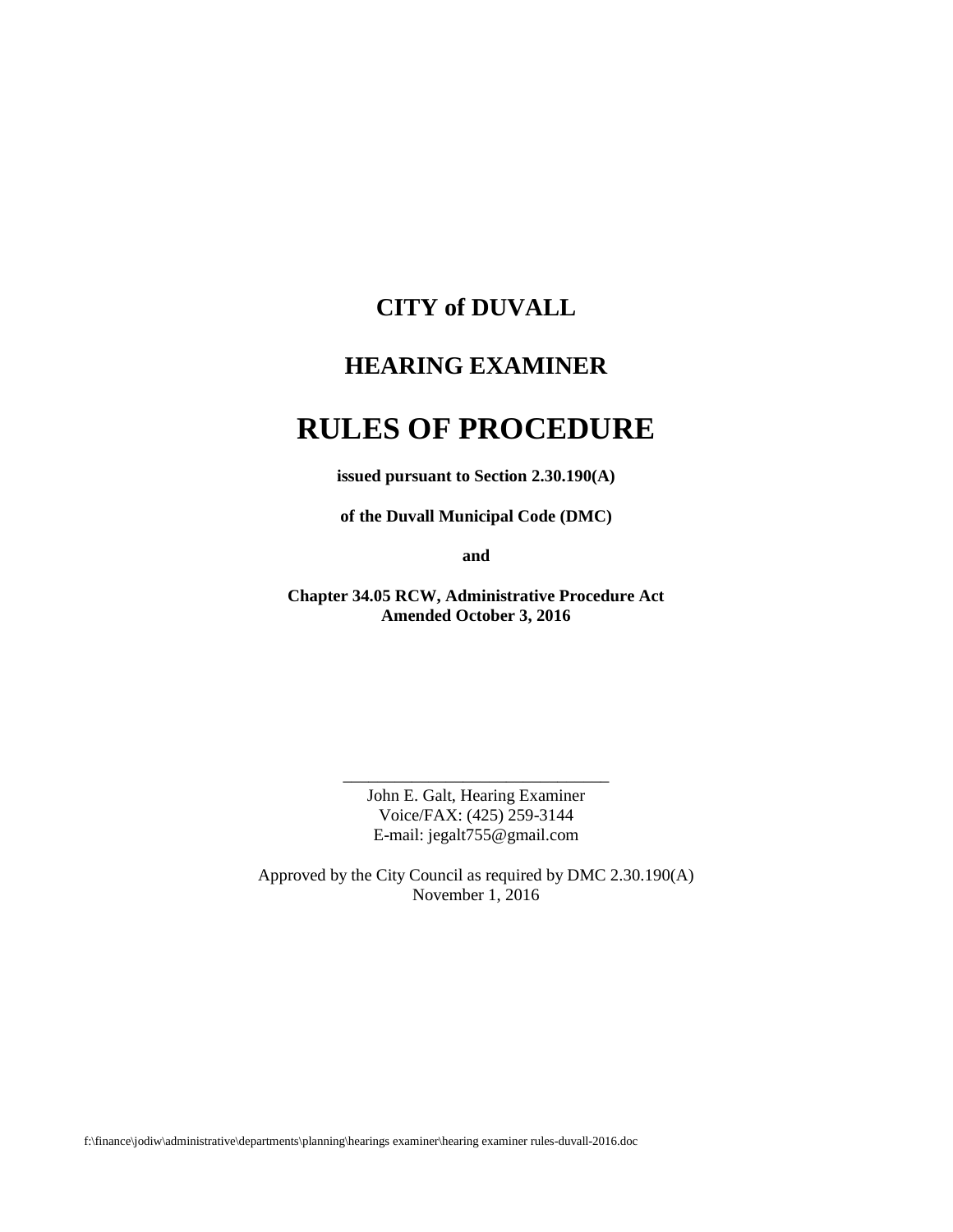#### **TABLE OF CONTENTS**

#### PART 100: GENERAL RULES

- Purpose
- Definitions
- Expeditious Proceedings
- *Ex Parte* Communication
- Acceptability of Electronic Communications
- Potential Conflict of Interest Cases
- Special Hearing Dates
- Fees for Staff Services
- Code Enforcement Proceedings
- Time Periods

#### PART 200: PREHEARING PROCEDURES

- Appeals Transmittal to Examiner
- Motions/Requests
- Prehearing Conferences
- View Trip
- Applicant Submittal Deadlines Project Permit Applications
- Initial Exhibits and Exhibit List Project Permit Applications
- Pre-filing of Evidence by Principal Parties Open Record Hearing Appeal Cases
- Pre-filing of Evidence by Principal Parties Open Record Hearing Appeal Cases Shortened Version
- Pre-filing of Evidence by Principal Parties Closed Record Hearing Appeal Cases
- Summary Dismissal Appeals

#### PART 300: CONDUCT OF HEARINGS

Format – Open Record Hearings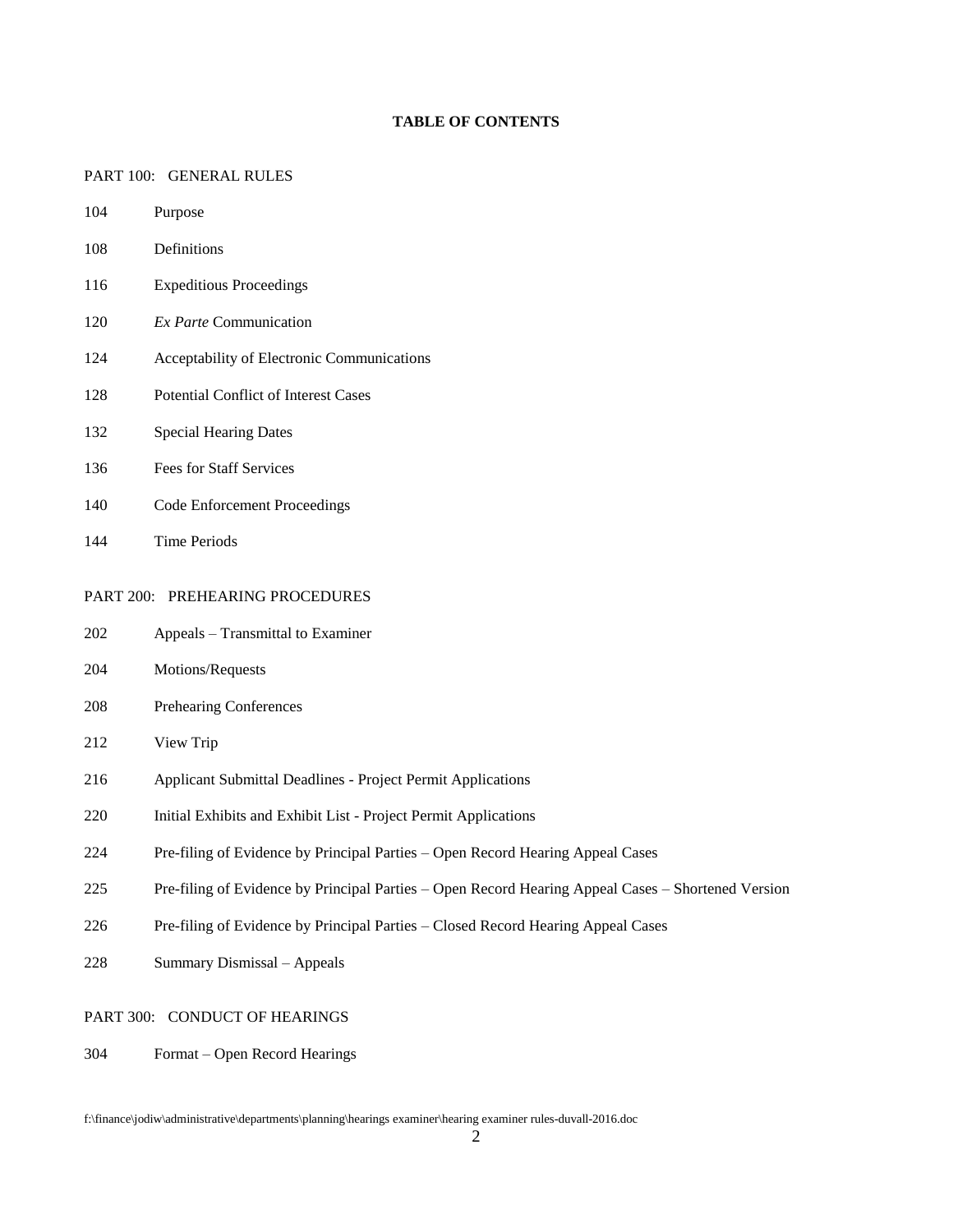- Format Closed Record Appeal Hearings
- Clerk
- Rights of Parties
- Evidence
- Optional Written Closing Statement Process
- Examiner's Power to Maintain Order During Hearing

#### PART 400: POSTPONEMENT OF HEARINGS

- Postponement Due to Examiner Unavailability
- Postponement Before Hearing Project Permit Applications
- Postponement Before Hearing Open Record Appeals
- Continuation or Postponement at Hearing
- Extension of Continuation/Postponement Dates

#### PART 500: RECONSIDERATION AND CLERICAL CORRECTIONS

- Reconsideration
- Clerical Corrections

#### PART 600: MISCELLANEOUS PROVISIONS

- Summary Orders on Remand
- Case Record Content
- Case Record Disposition
- Recusal of Examiner
- Withdrawal of Applications/Appeals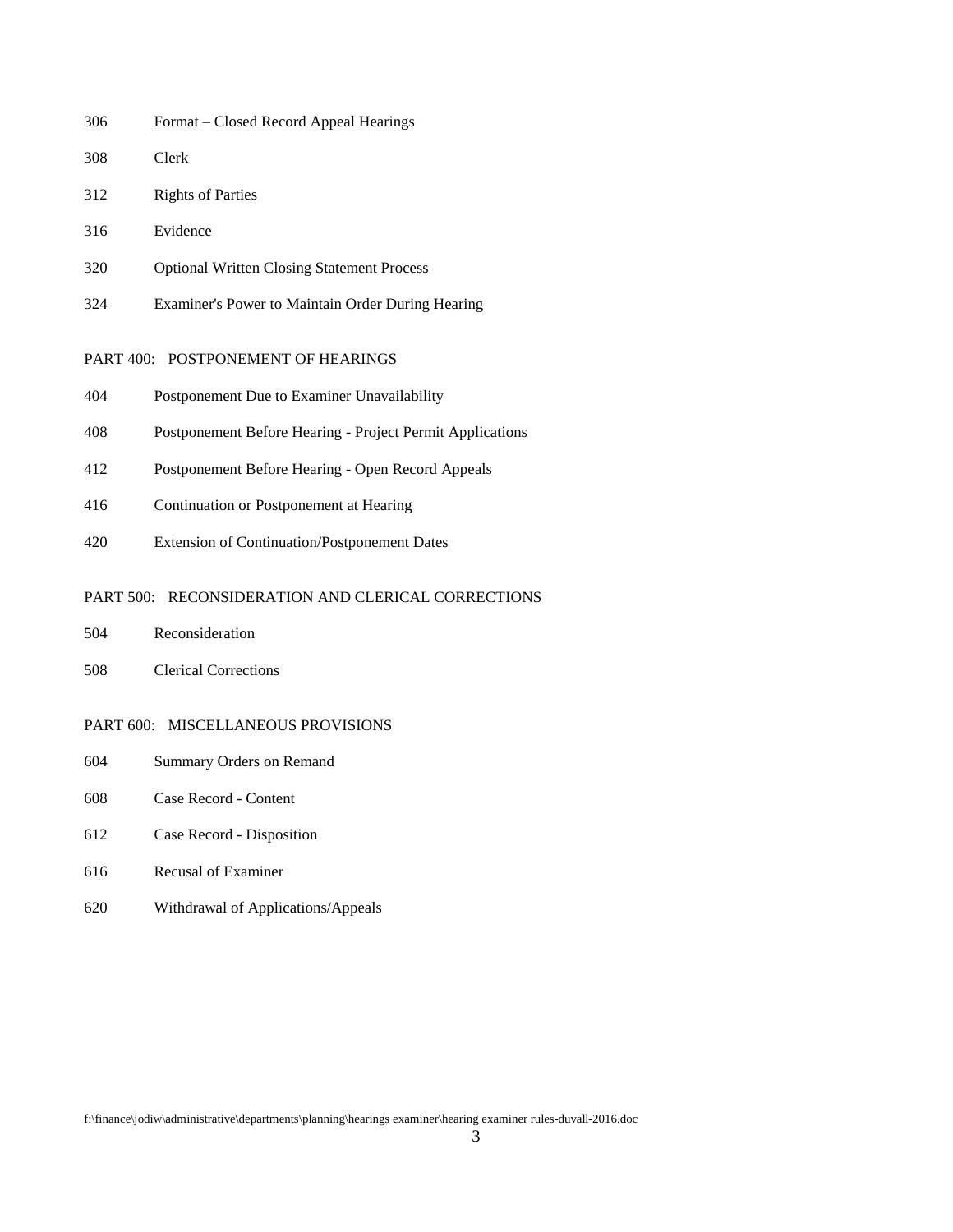#### **AMENDMENTS**

| Date                         | Rule      | <b>Nature of Amendment</b>                                             |
|------------------------------|-----------|------------------------------------------------------------------------|
| April 1, 2008                | 144       | Added                                                                  |
|                              | 224       | Substantial changes throughout                                         |
| April, 2011                  | 128       | Minor grammatical change                                               |
|                              | 132       | Minor punctuation change                                               |
|                              | 216(b)    | Minor grammatical change                                               |
|                              | 224(b)(3) | Cross-copying of City exhibits to other principal parties now required |
|                              | 304(g)    | Acceptable types of recording equipment broadened                      |
|                              | 316(b)    | Minor grammatical change                                               |
|                              | 608(b)    | Acceptable types of recording equipment broadened                      |
|                              | 612       | Responsibility for retention of official case record clarified         |
| Oct. 3, 2016<br>$\checkmark$ | Cover     | Updates Examiner's e-mail address                                      |
|                              | 108(f)    | Moves portion of content to RoP 144                                    |
|                              | 124(c)    | Establishes cut-off for admission of e-mail evidence                   |
|                              | 144       | Consolidates RoP 108(f) and 144                                        |
|                              | 202       | Added; transmittal of appeals to Examiner                              |
|                              | 220(d)    | Minor revision                                                         |
|                              | 224       | Changes exhibit numbering protocol                                     |
|                              | 225       | Added; creates optional shortened discovery process                    |
|                              | 226       | Added; creates procedures for closed record appeal hearings            |
|                              | 228(f)    | Minor revision: allows e-mail transmission                             |
|                              | 306       | Added; creates procedures for closed record appeal hearings            |
|                              | 504(b)    | Allows for e-mail transmission of reconsideration requests             |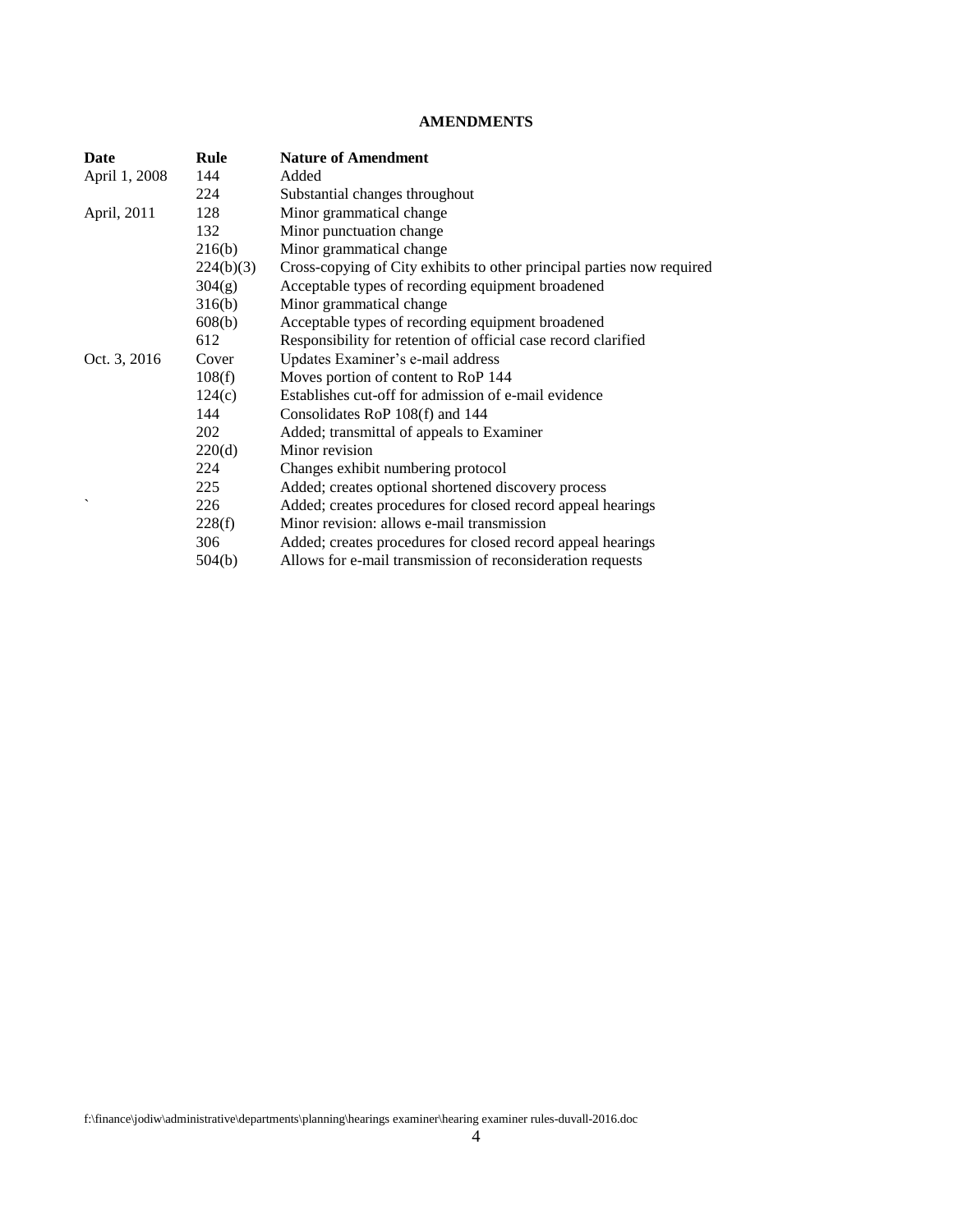#### **PART 100**

#### **GENERAL RULES**

#### 104 Purpose

These rules supplement, not replace, the provisions of municipal code and state law. In case of conflict between these rules and any provision of municipal code or state law, the code or law provision prevails.

These rules address most normal circumstances which might arise when dealing with Examiner proceedings. The possibility exists that a situation may arise which has not been foreseen and which does not lend itself to full, literal compliance with these rules. Therefore, the Examiner reserves the right to exercise reasonable and necessary flexibility and discretion when applying these rules to extraordinary circumstances.

#### 108 Definitions

The following definitions shall apply throughout these rules unless context or subject matter clearly indicates that another meaning is required:

- a) "Administrative appeal" means any appeal from a City Staff action for which jurisdiction is assigned to the Examiner under City code.
- b) "Agency" as used in Chapter 34.05 RCW means the City of Duvall.
- c) "Appellant" means the person, organization, or authorized representative appealing an administrative decision to the Examiner pursuant to City code or appealing the Examiner's decision to a higher authority, depending upon the context.
- d) "Applicant" means the person, organization, or authorized representative seeking City approval of one or more permits over which the Examiner has jurisdiction.
- e) "Council" means the City Council of Duvall.
- f) "Day(s)" means calendar days unless specifically stated otherwise herein or in City code.
- g) "Examiner" means the Land Use and Enforcement Hearing Examiner and any Examiners *Pro Tem* appointed by the Council.
- h) "*Ex parte*" means communication with the Examiner by one party outside the presence of other parties.
- i) "Presiding officer" as used in Chapter 34.05 RCW means the Duvall Enforcement Hearing Examiner.
- j) "Principal parties" means and is limited to the applicant(s), the appellant(s), and the respondent(s) to any given application/appeal.
- k) "Project permit application" means an application for a City permit or approval requiring a predecision hearing by the Examiner, such as a rezone, preliminary subdivision, conditional use permit, variance, etc.

f:\finance\jodiw\administrative\departments\planning\hearings examiner\hearing examiner rules-duvall-2016.doc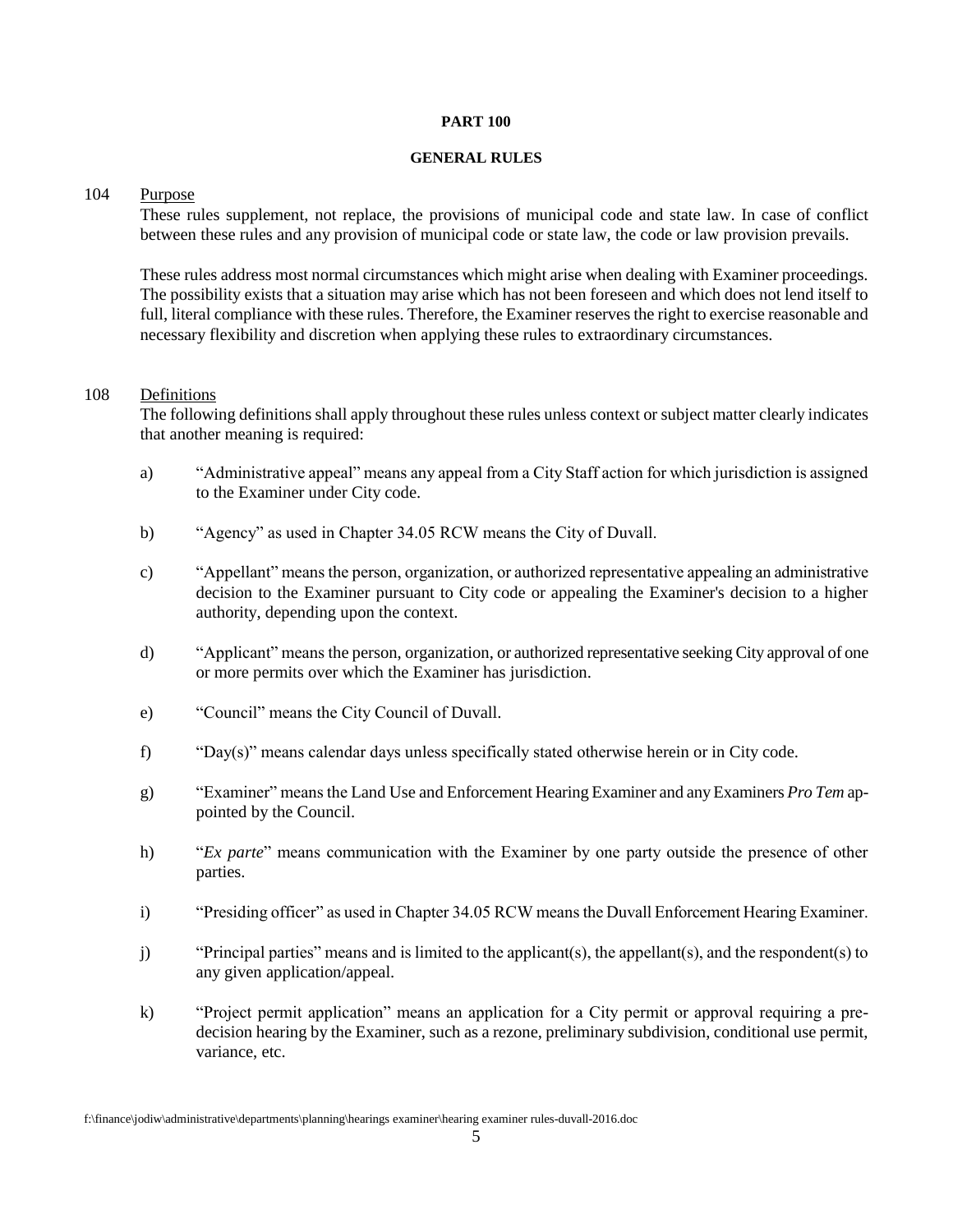l) "Staff" or "City Staff" means City of Duvall employees and contract employees who work for the City department(s) having responsibility for processing project permit applications, code enforcement, and other matters which fall within the Examiner's jurisdiction.

## 116 Expeditious Proceedings

It is the policy of the Examiner that, to the extent practicable and consistent with requirements of law, public hearings shall be conducted expeditiously. In the conduct of such proceedings the Examiner and all persons testifying shall make every effort at each stage of a proceeding to avoid delay.

#### 120 *Ex Parte* Communication

- a) Proceedings before the Examiner are subject to requirements of due process which restrict *ex parte* communication. (See Rule 108(h) for the definition of *ex parte*.)
- b) The Examiner may communicate *ex parte* with City Staff and others on procedural matters as required to perform their duties in accordance with these rules.
- c) If an *ex parte* communication other than allowed by subsection (b) is made to or by the Examiner, the Examiner shall publicly disclose such communication at the outset of the open record hearing. Where a hard copy of the communication is available, the Examiner shall enter it into the record of the proceeding.

## 124 Acceptability of Electronic Communications

- a) FAX and E-mail may be used in communicating with the Examiner. The sender of such a communication has the obligation to insure receipt. All such communications are subject to the *ex parte* communication restrictions of Rule 120.
- b) E-mail filing of applications, requests for reconsideration, and appeals is NOT permitted unless expressly authorized by City code or rule.
- c) Correspondence related to Examiner cases may not be submitted to the City by E-mail unless expressly authorized by City code or rule. If so authorized, the sender shall be solely responsible to ensure that E-mail correspondence is actually received by the appropriate Staff person and entered into the appropriate application/appeal file. E-mail not physically entered into a hearing record before the Examiner closes that record shall not be considered part of the record and will not be considered by the Examiner.

# 128 Potential Conflict of Interest Cases.

If an application/appeal is received by the City that City Staff reasonably believes may present a conflict of interest or appearance of fairness issue to the Examiner, the Staff shall, prior to assigning a hearing date and time to the application/appeal, explain their concern to the Examiner. If the Examiner concurs, the Examiner shall recuse himself from hearing the case. (See Rule 616.) The Mayor and Council shall be informed of the situation so that an Examiner *Pro Tem* may be appointed.

#### 132 Special Hearing Dates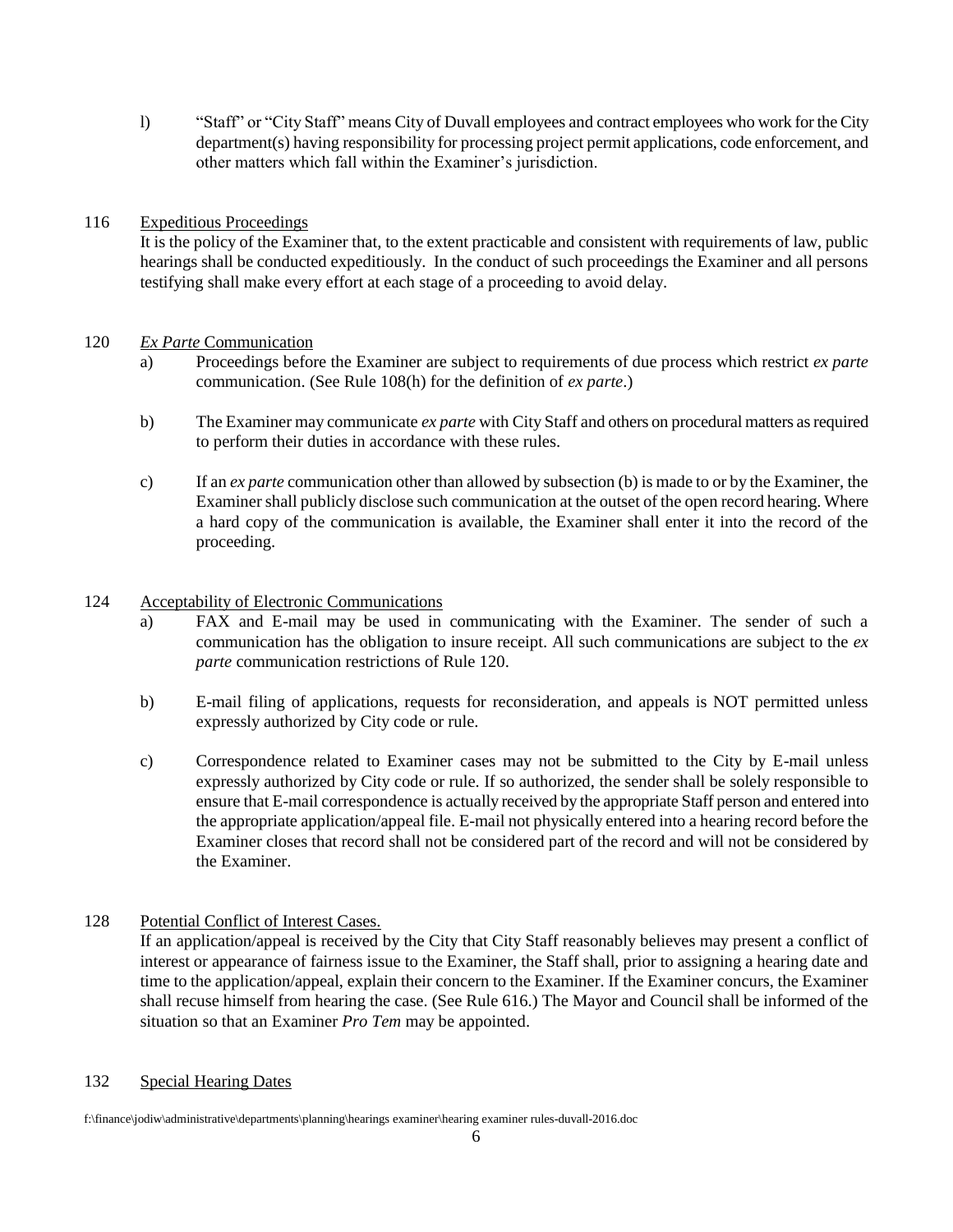If an application/appeal is received, which, in the Staff's opinion, is likely to be of significant interest to a large number of citizens, Staff may request a special hearing date and time from the Examiner. The Examiner shall have final authority to set the date, time and place for all such special hearings.

#### 136 Fees for Staff Services.

Nothing in these Rules affects Staff's authority to charge and collect fees for services as otherwise authorized by law, code, or adopted City policy.

#### 140 Code Enforcement Proceedings

Code enforcement proceedings under Chapters 2.22 and 2.24 DMC are subject to the requirements and procedures in Part IV of Chapter 34.05 RCW. [DMC 2.22.080] Many sections within Part IV allow agencies to adopt local rules to tailor the procedures to local circumstances. These Rules serve that purpose.

#### 144 Time Periods

Unless otherwise regulated by law or municipal code: In counting days in a time period, the day a triggering action occurs is not counted; the time period ends at the municipality's regular close of business on the last day of the time period. Unless otherwise regulated by law or municipal code, if the last day of the period would fall on a Saturday, Sunday, legal municipal holiday, or other municipal non-business day, the time period ends at the close of business on the next municipal work day.

#### **PART 200**

# **PREHEARING PROCEDURES**

#### 202 Appeals – Transmittal to Examiner

When the City receives an administrative appeal which falls within the Examiner's jurisdiction, it shall transmit a copy of the appeal package as submitted by the appellant together with a copy of the decision being appealed, if not included within the appeal package, to the Examiner by E-mail or FAX within two business days of its receipt by the City.

#### 204 Motions/Requests

- a) Filing Any person wishing to file a prehearing motion/request (such as a request for a prehearing conference, for establishment of special hearing procedures, *etc*.) shall submit it in writing to the City and concurrently to all principal parties to the case. The City shall FAX or E-mail the motion to the Examiner. If a motion is filed less than 20 days before the scheduled open record hearing date, there may not be sufficient time to allow written responses and prepare written rulings. In such circumstances, the Examiner may elect to rule on the motion at the open record hearing; strict adherence to the procedures set forth in the following subsections may not occur.
- b) Response Any principal party and/or the Staff may file with the Examiner a written response to a filed motion not later than 10 days after the date that the motion was filed. Responses will be considered by the Examiner if and only if received prior to issuance of a dispositive order ruling on the motion.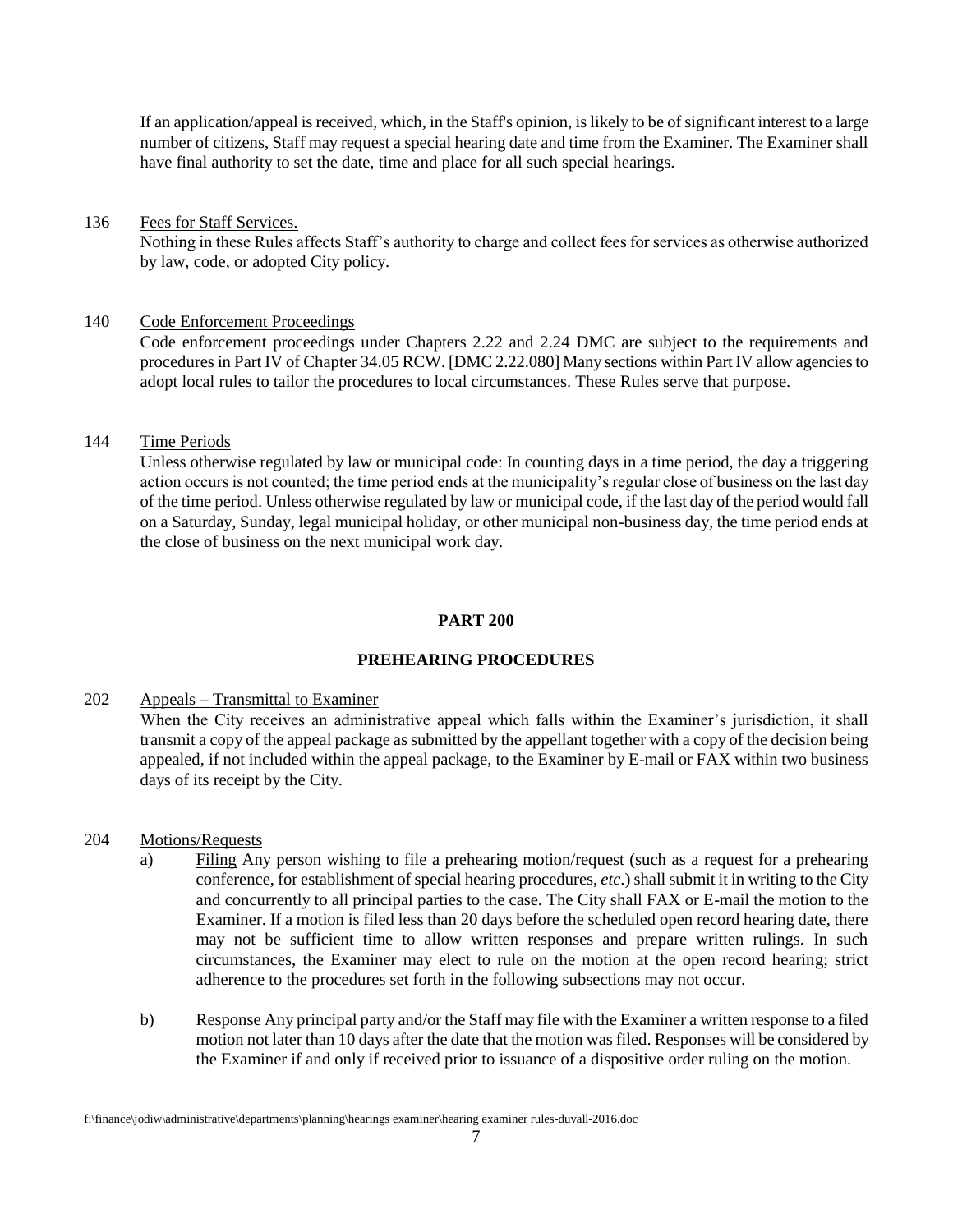- c) Ruling The Examiner will rule on each motion by issuance of a written order or orally at the open record hearing. Multiple motions may be consolidated for purposes of order issuance where efficiency would be served and where the rights of the parties would not be prejudiced.
- d) Distribution Written orders issued prior to the scheduled open record hearing will be mailed or FAXed to each party of record where time allows, distributed at the open record hearing, or announced at the open record hearing. Oral rulings made during an open record hearing will be memorialized within the written decision on the application/appeal.

## 208 Prehearing Conferences

- a) General The Examiner has sole discretion to convene prehearing conferences. Prehearing conferences may be convened to resolve procedural matters and/or to discuss settlement. A prehearing conference shall be scheduled at a time and place of greatest convenience to its participants. Prehearing conferences will not be recorded, but the Examiner may issue a post-conference Order to memorialize agreements reached during the conference.
- b) Project Permit Applications Prehearing conferences will not normally be convened in project permit application cases. However, where a case is of major community interest, is expected to generate extraordinary amounts of participation, and scheduling issues may be paramount to an expeditious proceeding, the Examiner may elect to convene a prehearing conference. At least seven days written notice of the date, time, and place of the conference will be given to known interested persons.
- c) Administrative Appeals Any principal party may request that the Examiner convene a prehearing conference in an administrative appeal. The Examiner may also call a conference on his own initiative. At least seven days written notice of the date, time, and place of the conference will be given to principal parties (unless the parties waive such notice). Attendance at the conference by other persons will be allowed; however, participation by others will not normally be permitted.

# 212 View Trip

- a) The Examiner may inspect the site prior or subsequent to the hearing. Failure to inspect the site will not render the Examiner's decision void.
- b) When a view trip has been taken, the Examiner will so state at the hearing and/or in the written decision.
- c) The view trip will be taken out of the presence of any interested party wherever feasible. Where accompaniment by an interested party is necessary to fully view the property, no substantive discussion may occur during the view trip.

# 216 Applicant Submittal Deadlines - Project Permit Applications

a) Applicant submittals made less than 15 days prior to a scheduled hearing shall not be considered at the hearing unless the Examiner finds that the due process rights of the parties and proper Staff review will not be adversely affected. Any such submittal(s) will otherwise be afforded hearing consideration only if the hearing is postponed to a date sufficiently far in the future to allow proper review of the submittal(s) by Staff and public. Any such postponement shall normally be for not less than three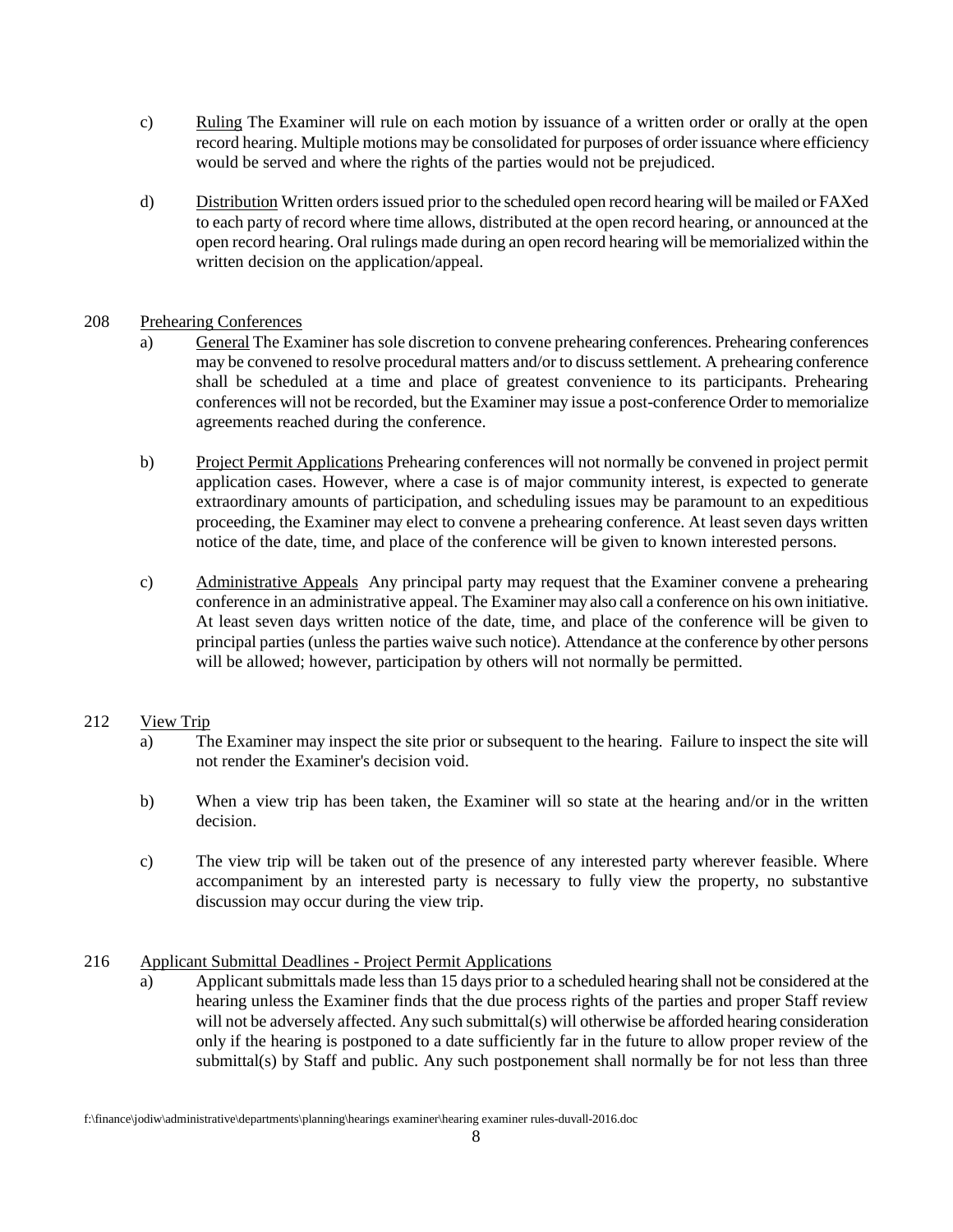weeks. When a case is postponed or continued under this rule, the Examiner may establish a deadline prior to the continued hearing for further applicant submittals.

b) "Submittals" as used herein includes without limitation original and revised applications, site development plans, preliminary plat maps, concomitant agreements, impact mitigation offers, preliminary drainage plans, environmental checklists, technical and/or scientific evidence, *etc.* The term "submittals" does not include written applicant argument or plan changes that respond to Staff positions and/or late-arriving agency review comments, nor written statements describing and arguing for the application/appeal as already submitted.

#### 220 Initial Exhibits and Exhibit List - Project Permit Applications

- a) The Staff shall select from the documents within the application file all those which it believes in its professional judgment will have probative value in the open record hearing process and/or which will be necessary for preparation of a properly and fully considered decision. The original or a clear and complete copy of the application, documentation of application completeness, current site plan(s), documentation of compliance with the procedural requirements of the State Environmental Policy Act (SEPA), required public notices, any documents specifically requested by the Applicant to be included as an Exhibit, and all substantive letters from citizens regarding the application shall be included.
- b) The Staff shall mark each document selected under Rule 220(a) with a consecutive exhibit number. These marked documents shall constitute pre-filed exhibits.
- c) The Staff shall prepare a listing of the pre-filed exhibits. The listing and the original (or if the original cannot be provided for exhibit purposes, one clear copy) of each of the pre-filed exhibits shall be available at City Hall for public review at the same time that the required Staff Report becomes available.
- d) The Staff shall mail or deliver a copy of the listing and each pre-filed exhibit to the Examiner at the same time that the required Staff Report becomes available.

#### 224 Pre-filing of Evidence by Principal Parties – Open Record Hearing Appeal cases

- a) The intent of the following rules is to insure that all documents and arguments to be relied upon by any of the principal parties in an open record appeal hearing before the Examiner are available for review by all other principal parties prior to the open record hearing, thus preventing "surprise" at the hearing and facilitating efficiency. These rules will be interpreted by the Examiner to facilitate that purpose. Requirements of this Rule may be modified through the prehearing conference process. (See Rule 208.)
- b) Pre-filing submittals shall be made at City Hall.
	- 1) Each principal party shall number its own pre-filing submittals for identification purposes using the following number ranges:

| <b>Principal Party</b>                    | Exhibit Number Range |
|-------------------------------------------|----------------------|
| Respondent                                | $1 - 999$            |
| Appellant                                 | $1001 - 1999$        |
| Applicant (when other than the Appellant) | $2001 - 2999$        |

f:\finance\jodiw\administrative\departments\planning\hearings examiner\hearing examiner rules-duvall-2016.doc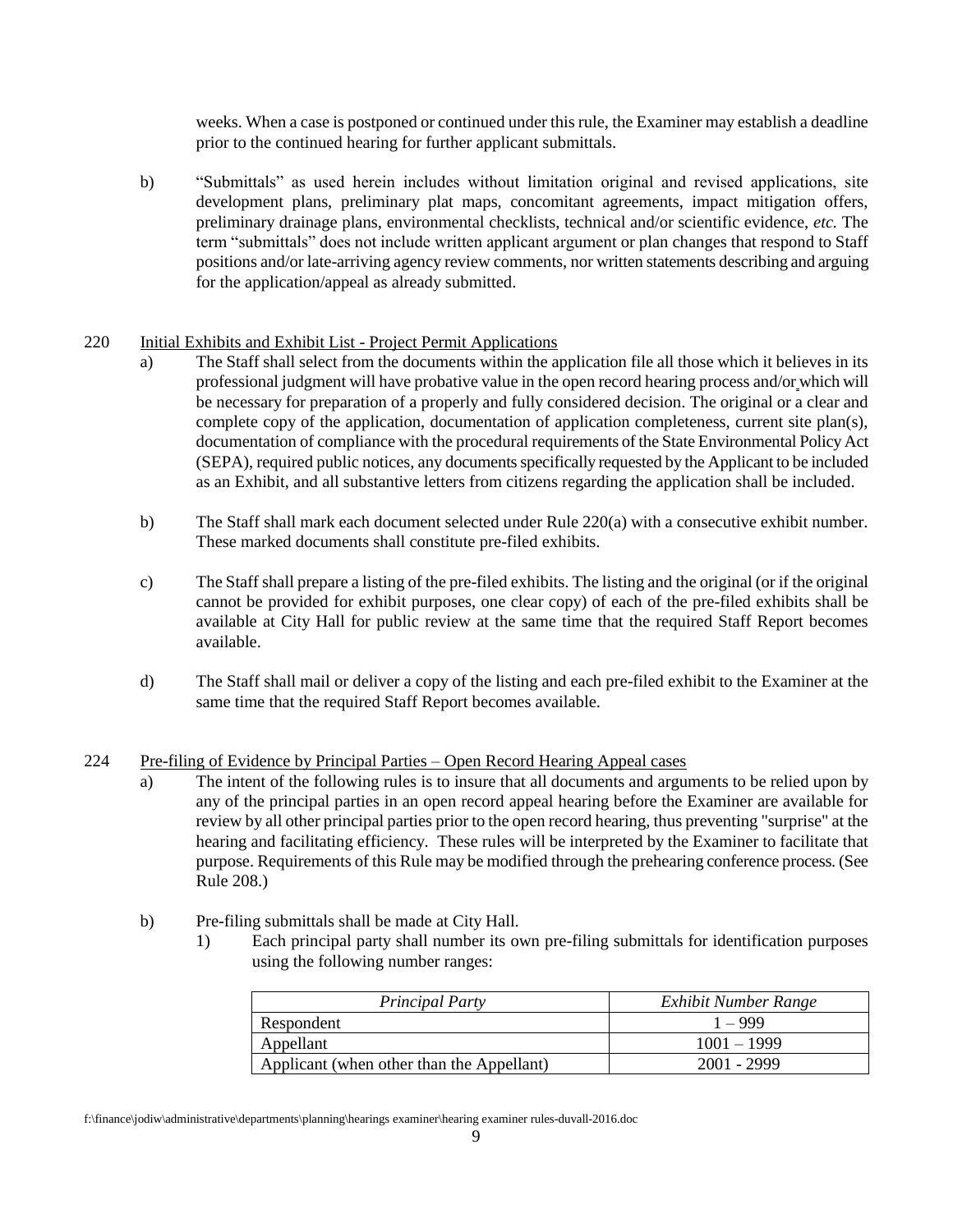The Examiner will assign additional number ranges when an appeal involves additional principal parties. Numbering will begin with the lowest number in the assigned series and proceed in whole number increments.

An exhibit number shall be assigned to individual documents, not to each page in a document. If a document contains sub-parts or attachments which are not uniquely identified within the document, you must identify each sub-part with a suffix composed of a decimal point followed by either an integer, an upper case letter, or a lower case letter. For example, subparts of Exhibit 1005 would be 1005.1, 1005.2, etc., 1005.A, 1005.B, etc., or 1005.a, 1005.b, etc.

Briefs and hearing memoranda are to be assigned exhibit numbers like any other pre-filed document. Enclosures or attachments to briefs/memoranda are permissible; enclosures or attachments shall be labeled as described above.

Pages in documents should be numbered. If the original document does not have page numbers, please use a "Bates" number stamp or something similar to number each page.

Remember that the purpose of this Rule is simply to facilitate easy reference to each document and to each page within a document by all hearing participants. Please keep that purpose in mind as you prepare your documents for pre-filing.

- 2) Each principal party shall include a list of its exhibits with its submittal. The list shall not be assigned a pre-filed exhibit number as exhibit lists are normally not entered into the record as exhibits.
- 3) Each principal party, including the City, shall cross-copy its pre-filing to the other principal parties.
- 4) Each principal party, including the City, shall send or cause to be delivered a copy of its exhibit list and pre-filed exhibits to the Examiner at the same time those documents are filed with the City. The Examiner's business mailing address is 927 Grand Avenue, Everett, WA 98201-1305.
- c) The Examiner will assign pre-filed exhibit numbers within the range 9001 9999 to administrative documents which will be entered into the hearing record. Those documents will be made available at City Hall.
- d) Not less than 14 days prior to the scheduled hearing, the respondent department shall assemble and file the original or a clear and complete copy of all items within the application/appeal file which it believes in its professional judgment will have probative value in the open record hearing process and/or which will be necessary for preparation of a properly and fully considered decision. The original application and/or appeal, documentation of application completeness, current site plan(s), documentation of compliance with the procedural requirements of the State Environmental Policy Act (SEPA), required public notices, any documents specifically requested by the Applicant to be included as an Exhibit, and all substantive letters from citizens regarding the application/appeal shall be included. (Duplication of items filed under Rule 224(c) is strongly discouraged.)

f:\finance\jodiw\administrative\departments\planning\hearings examiner\hearing examiner rules-duvall-2016.doc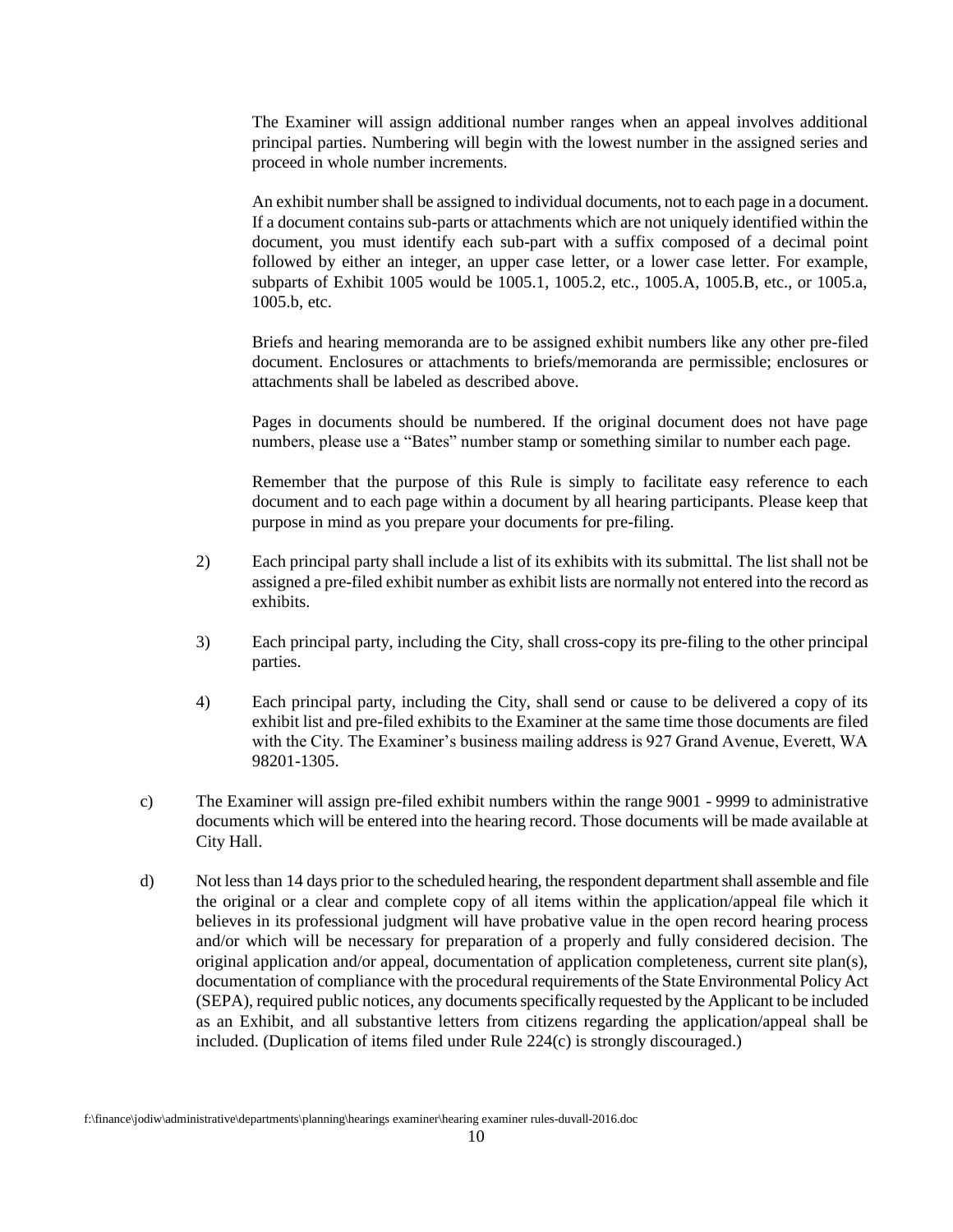- e) Not less than seven days prior to the scheduled hearing, each appellant shall assemble and file one copy of all documents or exhibits, including any pre-hearing brief and/or memorandum, which that party intends to submit. (Duplication of items filed under Rule 224(c) and (d) is strongly discouraged.)
- f) Not less than seven days prior to the scheduled hearing, the parties shall assemble and file a list of persons the party expects to call as witnesses, and the following information for each person (excluding City staff) the party expects to call as an expert witness: name, resume, the subject matter on which the expert is expected to testify, the substance of the facts and opinions to which the expert is expected to testify, and a summary of the grounds for each opinion. The witness information also shall not be assigned a pre-filed exhibit number as the Examiner does not anticipate that witness lists need to be entered into the record as exhibits.
- g) Preparation and submittal of the "department report" by City staff is regulated by DMC 2.54.110(C).
- h) Principal Parties have a duty under the following circumstances to supplement at the earliest possible opportunity their submittals made under subsections (d) - (f):
	- 1) Whenever an additional expert witness is identified whose participation in the proceedings could not reasonably have been foreseen before the close of the exhibit pre-filing period, the information required by Rule 224(f)shall be provided.
	- 2) Whenever a party obtains information upon the basis of which (A) the party knows that the material submitted was incorrect when submitted, or (B) the party knows that the material submitted, though believed correct when submitted, is no longer correct and the circumstances are such that failure to amend the submittal would constitute knowing concealment of information central to the issues in the appeal.

Exhibit supplements required by this Rule shall be marked, filed, cross-copied to the parties, and provided to the Examiner as required by Rule 224(b).

i) Documents, materials, studies, analyses, *etc.* not disclosed through the exhibit pre-filing process, other than those offered in response/rebuttal, will not be considered in adjudicating the appeal except by agreement of the other principal parties or at the Examiner's discretion in extraordinary circumstances.

#### 225 Pre-filing of Evidence by Principal Parties – Open Record Hearing Appeal cases – Shortened Version

- a) Some appeal cases are not likely to involve large volumes of exhibits. In those cases, the Examiner may elect to utilize a shortened exhibit pre-filing procedure. The Examiner will notify all principal parties whenever the shortened procedure contained in this Rule will be used.
- b) All the requirements of Rule 224 shall apply in the shortened pre-filing process except that the deadline for the respondent to pre-file its exhibits under Rule 224(d) shall be seven (7) days before the hearing instead of 14 days before the hearing.

#### 226 Pre-filing of Evidence by Principal Parties – Closed Record Hearing Appeal cases

- a) Evidence in a closed record appeal is limited to that which was before the administrative decision maker before the administrative decision was rendered; submission of new evidence by an appellant is not allowed.
- b) All the requirements of Rule 224 shall apply in a closed record appeal case except that:
	- 1) Rule 224(e) does not apply.

f:\finance\jodiw\administrative\departments\planning\hearings examiner\hearing examiner rules-duvall-2016.doc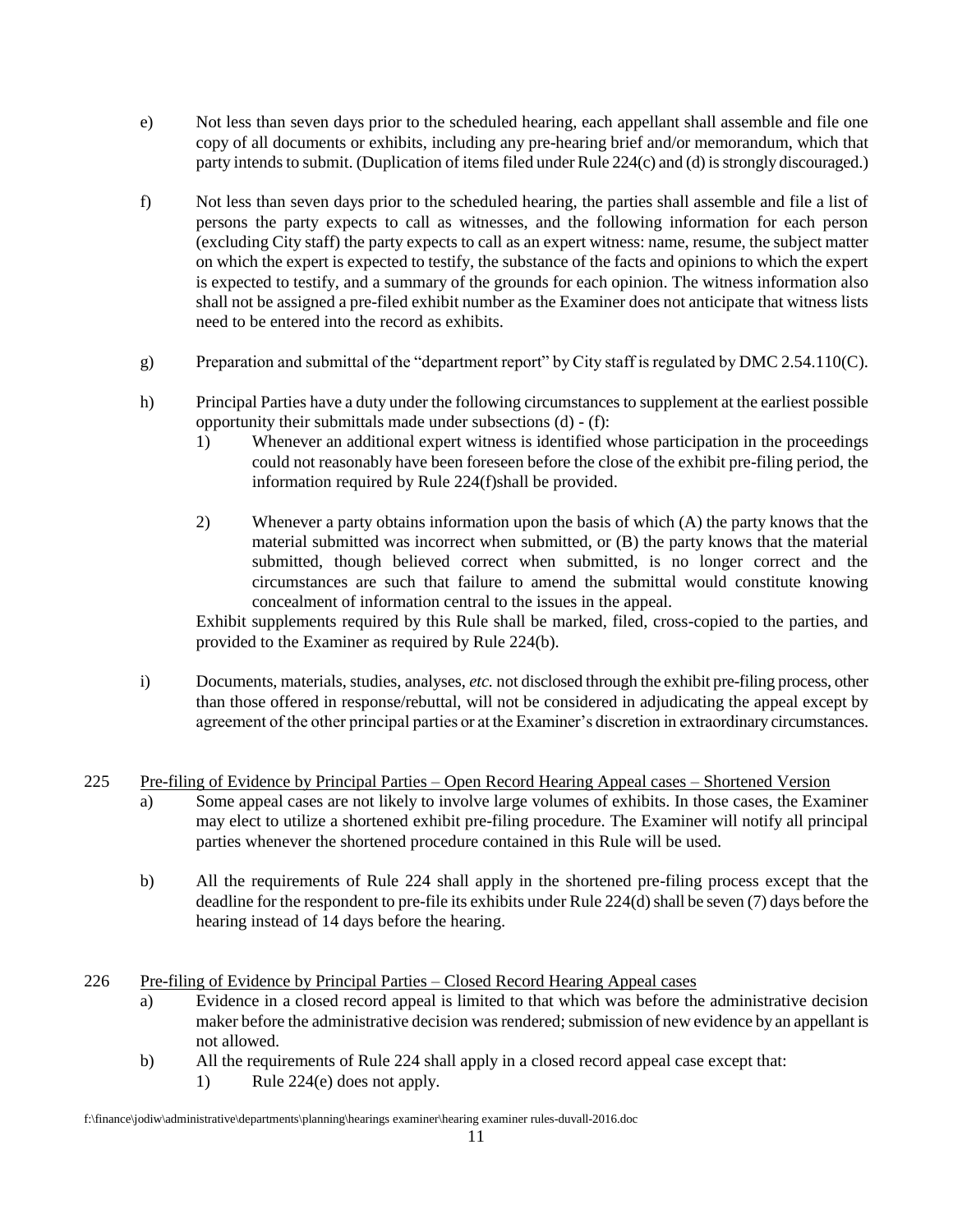2) Parties wishing to submit prehearing briefs/memoranda shall do so not less than seven (7) days before the hearing date. The Examiner will assign administrative exhibit numbers to all prehearing briefs/memoranda.

#### 228 Summary Dismissal – Appeals

- a) The Examiner may summarily dismiss an appeal in whole or in part on the motion of a principal party or on the Examiner's own motion if the Examiner concludes that: The appeal was untimely filed, fails to state a claim for which the Examiner has jurisdiction to grant relief, is without merit on its face, is frivolous, or has been brought merely to secure delay; and/or the appellant lacks standing to appeal.
- b) Summary dismissal may be requested by a principal party by filing a Motion pursuant to Rule 204 or may be initiated by the Examiner.
- c) The Examiner will allow the principal parties a reasonable time in which to submit written responses to a Motion for or Proposed Order of Summary Dismissal.
- d) An Order summarily dismissing the entirety of an appeal (or all appeals where more than one has been filed and consolidated for processing) constitutes the Examiner's final decision on the appeal/appeals and is subject to reconsideration/appeal in accordance with City code and these Rules. In all other situations, the Order is interlocutory and not subject to reconsideration or appeal until the Examiner issues the final decision on the remaining appeal/appeals.
- e) When the Respondent Department withdraws or vacates the decision or action being appealed, the appeal becomes moot and shall automatically be dismissed. (Withdrawal of an appeal by the appellant is addressed in Rule 620.)
- f) The Examiner shall e-mail, FAX, or mail summary dismissal orders to the principal parties.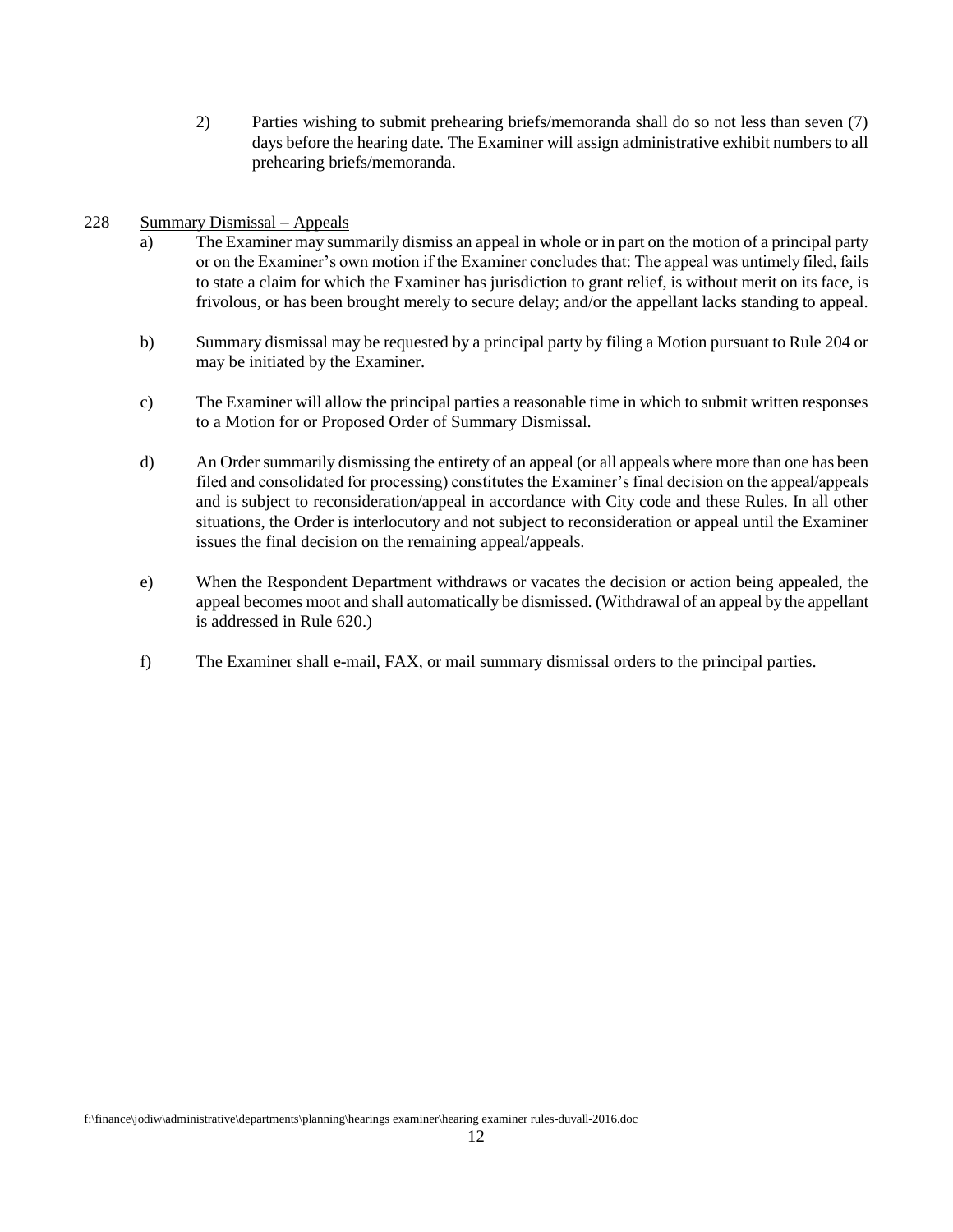#### **PART 300**

#### **CONDUCT OF HEARINGS**

#### 304 Format – Open Record Hearings

- a) The format for an open record hearing will be of an informal nature yet designed in such a way that the evidence and facts relevant to a particular proceeding will be readily and efficiently available to the Examiner. An open record hearing will normally include, but need not be limited to, the following elements: a brief prefatory statement of procedures and introduction of pre-filed exhibits by the Examiner; a presentation by the applicant/appellant which shall include an explanation of the request, explanation of relevant visual aids (maps or plans), and a discussion of the reasons why the application/appeal should be approved/granted; testimony of any public agencies, including the Staff; testimony by the public; and opportunity for rebuttal.
- b) All testimony will be taken under oath or affirmation administered by the Examiner. Any potential witness who declines to be sworn in shall be barred from testifying, except that attorneys who will not be offering testimony will not be required to be sworn in.
- c) The Examiner may ask questions of any witness, including agency and Staff, at any time during their testimony to seek clarification or elaboration of testimony being given. Further, the Examiner may request submittal of additional information to better make a complete and accurate evaluation of the issues.
- d) The Examiner may indicate, at the outset of the hearing, that she/he has studied the materials relating to the case and has preliminarily determined that there seem to be certain central issues which need to be addressed. The Examiner may request that these issues be addressed in testimony to be offered.
- e) The normal sequence of hearing proceedings shall be as follows:

| <b>Project Permit Hearings</b>                                                         | Combined Project Permit and<br><b>Appeal Hearings</b>                                                                                                                            | <b>Enforcement Appeal Hearings</b>                                                            | All Other Appeal Hearings                                                                     |
|----------------------------------------------------------------------------------------|----------------------------------------------------------------------------------------------------------------------------------------------------------------------------------|-----------------------------------------------------------------------------------------------|-----------------------------------------------------------------------------------------------|
| Introduction by Hearing<br>Examiner                                                    | Introduction by Hearing<br>Examiner                                                                                                                                              | Introduction by Hearing<br>Examiner                                                           | Introduction by Hearing<br>Examiner                                                           |
| Direct Testimony & Evidence<br>Applicant<br><b>City Staff</b><br><b>General Public</b> | Direct Testimony & Evidence<br>Applicant - on the merits<br>Appellant- on the appeal $\&$<br>merits<br>Respondent (Agency)-<br>on the appeal $&$ merits<br><b>General Public</b> | Direct Testimony & Evidence<br>Respondent (Agency)<br>Appellant<br><b>General Public</b>      | Direct Testimony & Evidence<br>Appellant<br>Respondent (Agency)<br><b>General Public</b>      |
| Rebuttal Testimony &<br>Evidence<br>Applicant<br>City Staff<br><b>General Public</b>   | Rebuttal Testimony &<br>Evidence<br>Applicant<br>Appellant<br>Respondent (Agency)<br><b>General Public</b>                                                                       | Rebuttal Testimony &<br>Evidence<br>Respondent (Agency)<br>Appellant<br><b>General Public</b> | Rebuttal Testimony &<br>Evidence<br>Appellant<br>Respondent (Agency)<br><b>General Public</b> |
| Closing Statements (Optional)<br>City Staff<br>Applicant                               | Closing Statements (Optional)<br>Applicant<br>Respondent (Agency)<br>Appellant                                                                                                   | Closing Statements (optional)<br>Appellant<br>Respondent (Agency)                             | Closing Statements (Optional)<br>Respondent (Agency)<br>Appellant                             |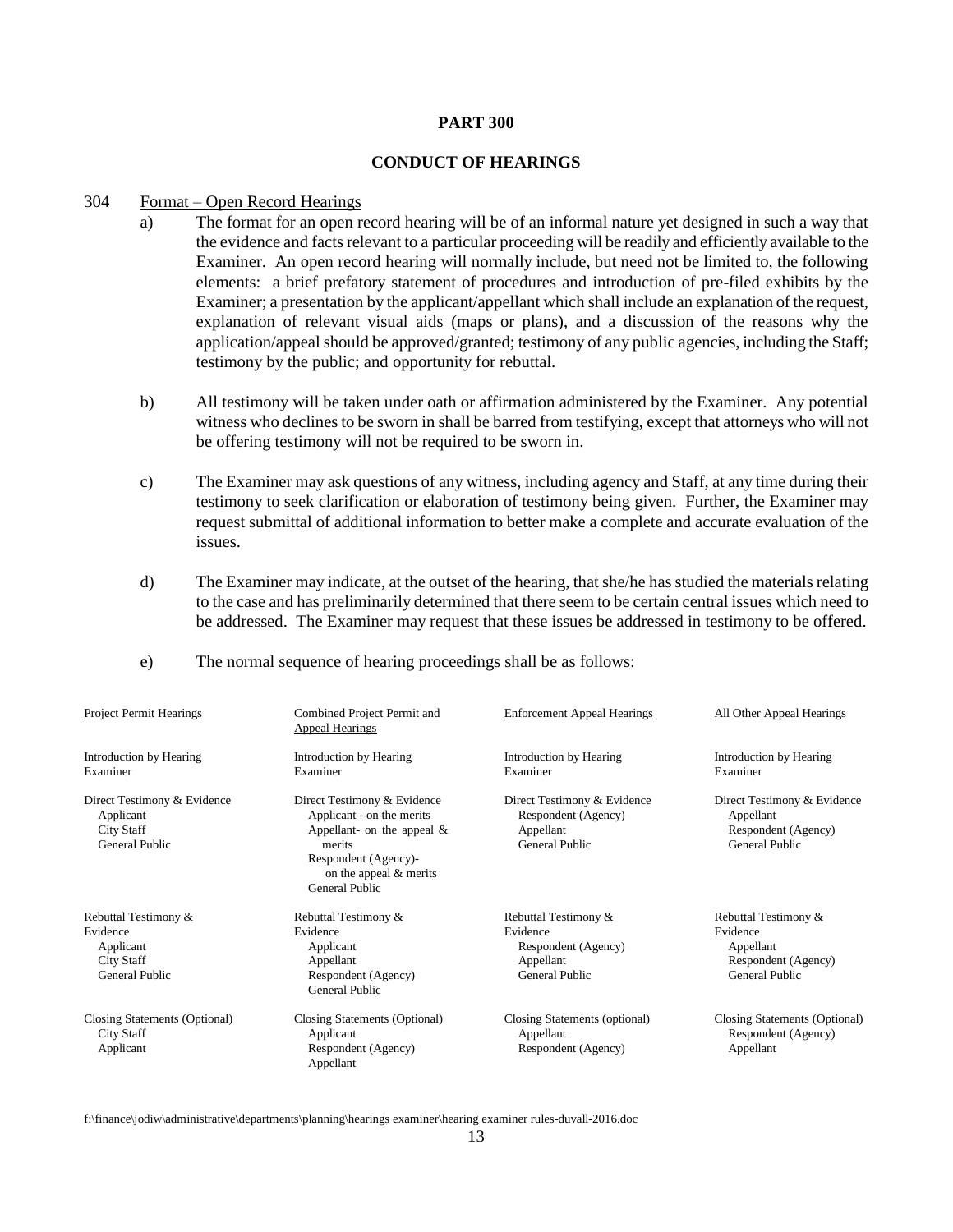- f) The Examiner reserves the right to abbreviate the normal sequence of events at a hearing when it appears that no one's rights would be infringed upon by such abbreviation and that detailed exposition of the facts is not necessary to the Examiner's understanding of the case. The Examiner also reserves the right to vary from the normal sequence of events in order to ensure due process and/or for convenience or efficiency.
- g) Each public hearing will be recorded in analog or digital format or taken by a certified court reporter to preserve a verbatim record of the proceedings. Where necessary to acquire a good-quality recording, all parties wishing to offer verbal testimony may be required to speak into a microphone provided for that purpose. All hearing participants shall preface their remarks with their full name and the spelling of their last name. Hearing recordings will be retained by the City as required by state law/rule. Hearing recordings may be destroyed, erased, deleted, or otherwise disposed of at the City's convenience after the end of the retention period.

#### 306 Format – Closed Record Hearings

The format for closed record appeal hearings is similar to that for open record hearings with one major exception: Parties are allowed to present only argument, not new evidence or testimony. Unless otherwise specified by the Examiner, presentation of argument in closed record appeal hearings shall follow the sequence for "All Other Appeal Hearings" under Rule 304(e) except that there can be no testimony or evidence submitted. Argument will not be taken under oath or affirmation. In all other respects, the provisions of Rule 304 will apply.

## 308 Clerk

The City shall provide a clerk during hearings. It shall be the responsibility of the clerk to maintain the register of parties of record, to mark exhibits, to keep a list of exhibits and witnesses, and to perform such other ministerial duties as may be assigned by the Examiner.

## 312 Rights of Parties

a) General. Every hearing participant shall have all rights essential to a fair hearing. The Examiner may impose reasonable limitations on the number of witnesses heard and on the nature and length of their testimony. Where time limits are imposed, time is not cumulative and may not be given or traded to any other party. Testimony shall be concise and non-repetitious.

#### b) Cross-Examination

- 1) Cross-examination generally is not necessary to the Examiner's fact-finding process. However, where the hearing assumes distinctly adversarial proportions, some or all of the parties are represented by counsel, expert witnesses are called, and/or complex, technical, and disputed factors are involved, the Examiner may allow cross-examination.
- 2) The Examiner will allow cross-examination by principal parties of expert witnesses (which term includes public agency staff) and of principal party witnesses in accordance with these guidelines. Only one person representing each principal party may cross examine any given witness. (This Rule does not prevent different persons representing one party from cross examining different witnesses. It only prohibits more than one person representing a given party from cross examining a single witness.) Cross-examination after any re-direct testimony shall be limited strictly to the subject(s) of the re-direct testimony.

f:\finance\jodiw\administrative\departments\planning\hearings examiner\hearing examiner rules-duvall-2016.doc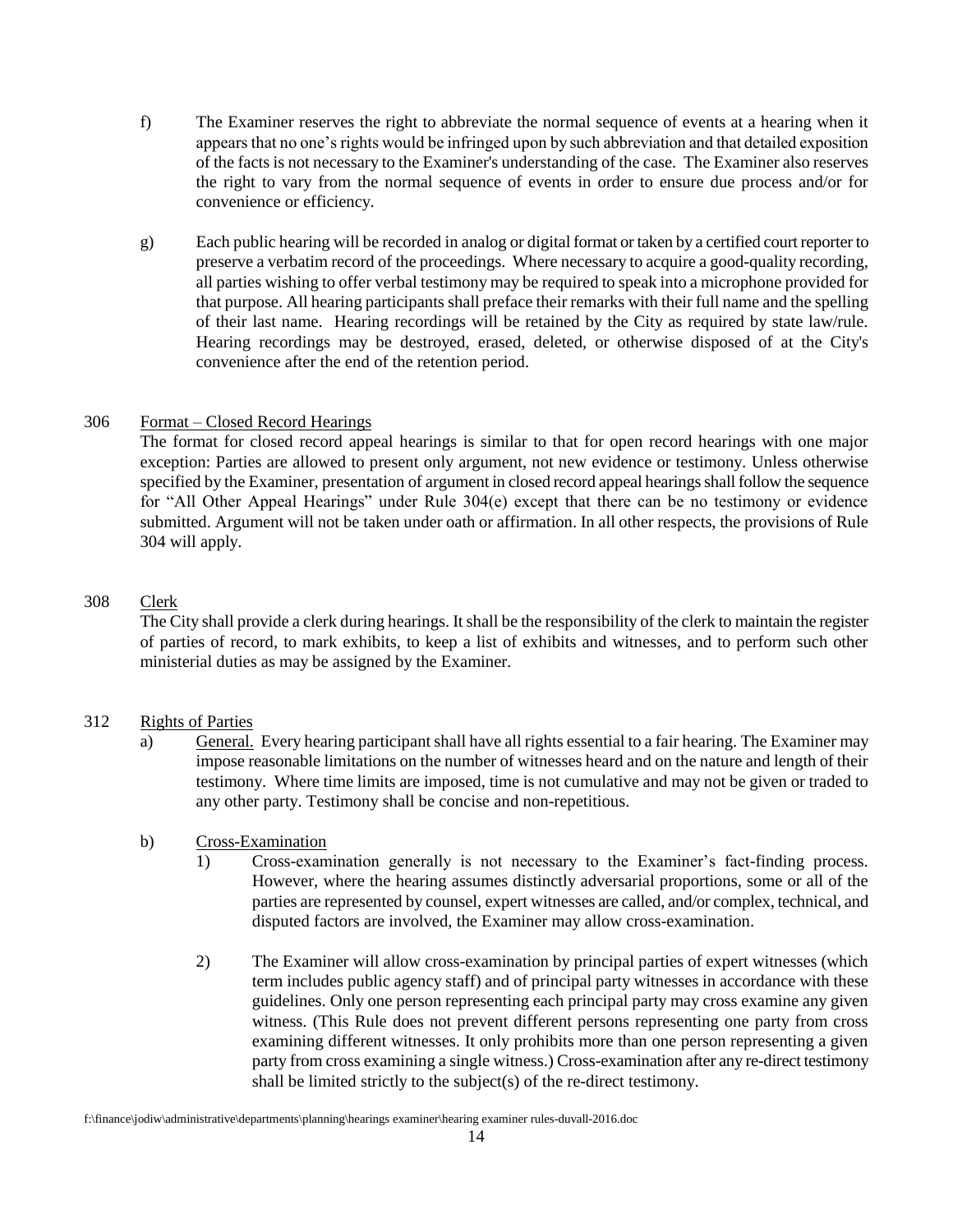3) Within the above guidelines, the allowance and scope of cross-examination is within the discretion of the Examiner.

# 316 Evidence

- a) Burden of Proof The applicant/appellant shall have the burden of proof as to material factual issues except: in code enforcement proceedings where the City has the burden of proving the violation; and except where applicable City code provisions or state law provide otherwise.
- b) Admissibility The hearing generally will not be conducted according to technical rules relating to evidence and procedure. Any relevant evidence shall be admitted if it is the type that possesses probative value commonly accepted by reasonably prudent people in the conduct of their affairs. Irrelevant, immaterial, unreliable, or unduly repetitious evidence may be excluded. The rules of privilege shall be effective to the extent recognized by law.
- c) Pre-filed Exhibits The Examiner shall enter Exhibits pre-filed in accordance with Rules 220 and 224 into the record at the outset of the open record hearing.
- d) Formal Submittal of Evidence Hearing participants may submit documentary evidence to the record during their direct and rebuttal portions of the open record hearing (subject to the restrictions of Rules 216 and 224). A copy of each item offered for submission by a principal party shall be provided by the offering party to all other principal parties (unless previously disclosed through the pre-filing process under Rule 224 in appeal cases). Such evidence will be marked as exhibits when accepted for entry by the Examiner.
- e) Handling of E-mail, Facsimile Transmittals, and Hand Deliveries to the City Neither the City nor the Examiner shall be responsible for ensuring that E-mail, facsimile transmittals, and post- and handdelivered documents received after 8:00 a.m. on the day of hearing are entered into the hearing record. Persons submitting such documents are responsible for ensuring such entry. The originator of an Email or facsimile transmittal is solely responsible for insuring that the transmittal was successfully and timely received by the City/Examiner.
- f) Receipt and Retention All documentary or other physical evidence submitted shall be sequentially numbered as exhibits and retained by the City as a part of the official case record, except City codes, laws, comprehensive plans or other readily available public documents. Materials which the offering party is not willing to have become City property will not be accepted as evidence except, at the discretion of the Examiner, in unusual circumstances.
- g) Oversize, Mounted, and Three Dimensional Models Reduced scale/size copies and/or copies which can easily be folded for storage in a legal sized file folder are preferred whenever oversized and mounted documents are used for display purposes at hearing. Three dimensional models may not be used in presentations unless the offering party has color photographs of the model to offer as evidence.
- h) Copies Documentary evidence may be received in the form of copies or excerpts. Upon request, parties shall be given an opportunity to compare the copy with the original.
- i) Official Notice The Examiner may take official notice of judicially cognizable facts and in addition may take notice of general, technical, or scientific facts within her/his specialized knowledge. When

f:\finance\jodiw\administrative\departments\planning\hearings examiner\hearing examiner rules-duvall-2016.doc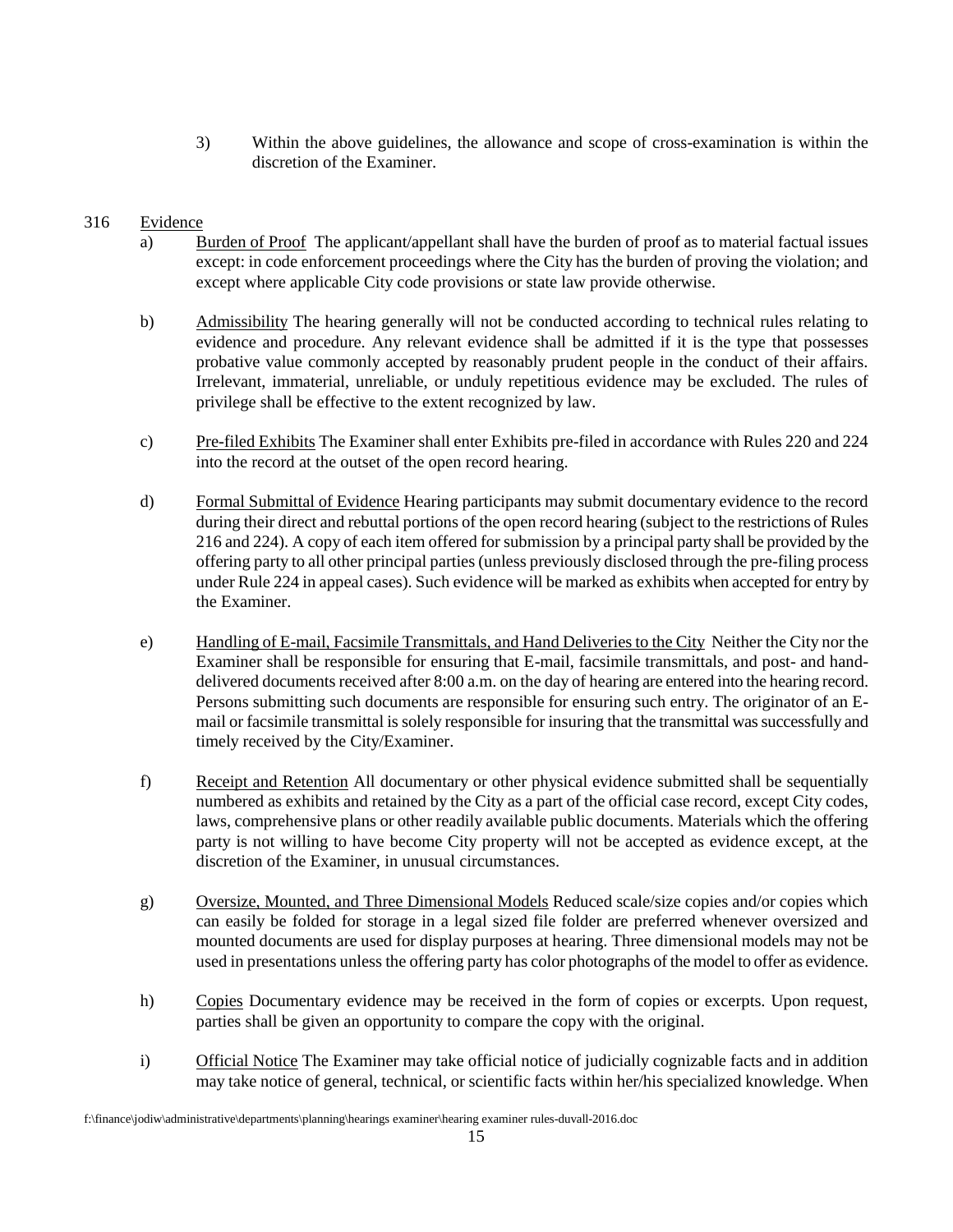any decision of the Examiner rests in whole or in part upon the taking of official notice of a material fact not appearing in evidence of record, the Examiner shall so state in her/his decision. Appellate court decisions and adopted state and local laws, ordinances, motions, policies, plans, and other similar documents in the public domain may be referenced, cited, quoted, and relied upon.

- j) Evidence received subsequent to the hearing No documentary material submitted after the close of the open record hearing will be considered by the Examiner unless, at such hearing, the Examiner granted additional time to submit such material and stated on the record that the hearing record was left open for such receipt.
- k) Updating of Exhibit List The City shall be responsible for updating the initial exhibit list to include all additional materials admitted during the hearing process.

# 320 Optional Written Closing Statement Process

- a) A written closing statement process may be established by the Examiner upon the request of one or more of the principal parties. Establishment of such a process may be dependent upon execution by the applicant (or appellant where there is no underlying applicant) of a waiver of decision time line to provide for the time required for the submittal of written closing statements.
- b) Any principal party may request establishment of a written closing statement process. Any such request must be made prior to the close of the open record hearing. The written closing statement submittal schedule shall be established either at a prehearing conference or before the close of the open record hearing.
- c) When employed, the written closing statement process shall take the place of the oral closing statement portion of the open record hearing. (See Rule 304(e).)
- d) Written closing statements shall be submitted in the same order as oral closing statements would have been offered. (See Rule 304(e).) The first written closing statement will be due one week after the close of the hearing; the remaining statements will be due at one week intervals thereafter. All written closing statements will be entered as exhibits in the hearing record. No new evidence may be presented in a closing statement. The hearing record shall close upon receipt of the last closing statement or upon expiration of the period for submittal of closing statements, whichever occurs first.
- e) No principal party shall be compelled to produce a written closing statement. Non-submittal of a written closing statement before the established deadline shall not be held against the party which did not submit the statement. The running of a time period without submittal of the expected closing statement(s) shall constitute a waiver of the right to submit a statement by the principal party who fails to submit the statement.
- f) Special procedures and timing may be established where to do so would serve the interests and preserve the due process rights of the parties.

#### 324 Examiner's Power to Maintain Order During Hearing

a) The Examiner shall have the power to maintain order and decorum during the conduct of all hearings before her/him. The Examiner may remove or have removed from the hearing room any person whose conduct is interrupting the hearing.

f:\finance\jodiw\administrative\departments\planning\hearings examiner\hearing examiner rules-duvall-2016.doc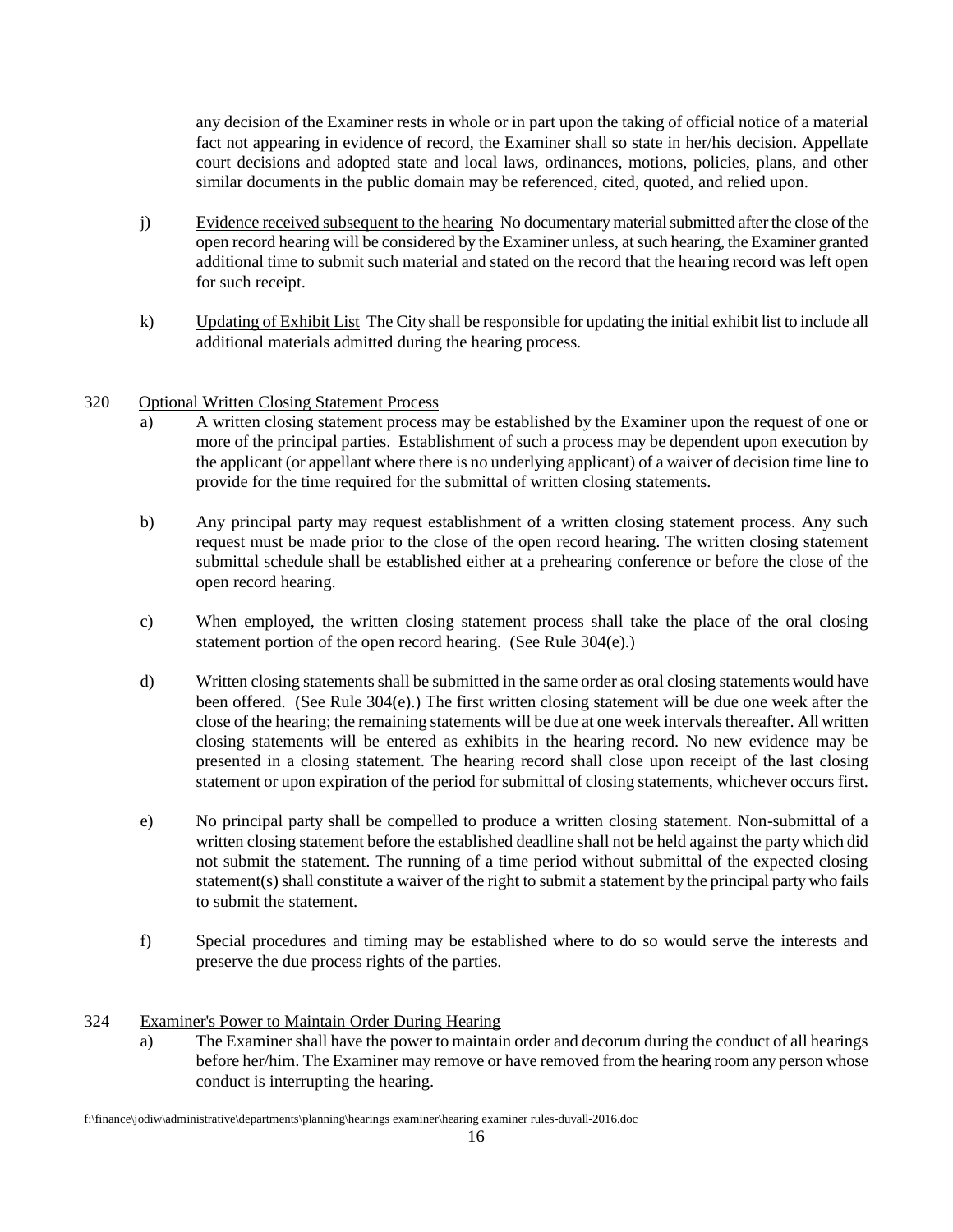- b) In the event that any person or persons interrupt any hearing before the Examiner such that it becomes impossible to conduct an orderly hearing and order cannot be restored by removal of the individuals interrupting the hearing, the following steps may be taken:
	- 1) The Examiner may order the hearing room cleared and continue in session; or,
	- 2) The Examiner may adjourn the hearing and reconvene the hearing at another location.
- c) Whenever the Examiner deems it necessary to reconvene a hearing in a new location because of interruptions preventing an orderly hearing at the regular hearing room location:
	- 1) Final disposition may only be taken on matters appearing on the agenda at the time the disturbance arose leading to an adjournment.
	- 2) The Examiner may establish a procedure for re-admitting any persons not responsible for the disturbing of the orderly conduct of the hearing.
- d) If necessary, law enforcement officers may be summoned by the Examiner to carry out any of the provisions of this Rule and to maintain law and order.

## **PART 400**

## **POSTPONEMENT OF HEARINGS**

404 Postponement Due to Examiner Unavailability

If the Examiner cannot be present for a previously scheduled hearing due to illness or other unforeseen event, the Staff may reschedule such hearing for another date. Where the Examiner's absence can be foreseen some days in advance, the Staff shall make a reasonable attempt to notify applicants/appellants and all others who received notice of the hearing of the new date, time, and place of the hearing. The Staff shall post a cancellation notice on the day of the scheduled hearing on the hearing room door. Where the absence becomes known only at the last minute, such posting alone will suffice for notice of the schedule change.

#### 408 Postponement Before Hearing - Project Permit Applications

- a) Only the applicant may request postponement. Postponement requests made before the scheduled hearing has been convened must be filed in writing with the City. The City shall promptly FAX or Email the request to the Examiner.
- b) Once a project permit application hearing has been scheduled and public notice has been given, the Examiner will grant a postponement request only if the Staff has adequate time and resources (and is willing) to send timely cancellation notices to all persons who were sent the initial hearing notice. A cancellation notice is "timely" only if mailed three or more days prior to the date of the scheduled open record hearing. If timely cancellation notices are not sent, the Examiner will convene the hearing.
- c) Postponement will not be granted where to do so would violate any state or City procedural time lines, such as deadlines for bringing a matter to hearing or issuing a decision, unless the applicant agrees in writing to waive such time lines.

f:\finance\jodiw\administrative\departments\planning\hearings examiner\hearing examiner rules-duvall-2016.doc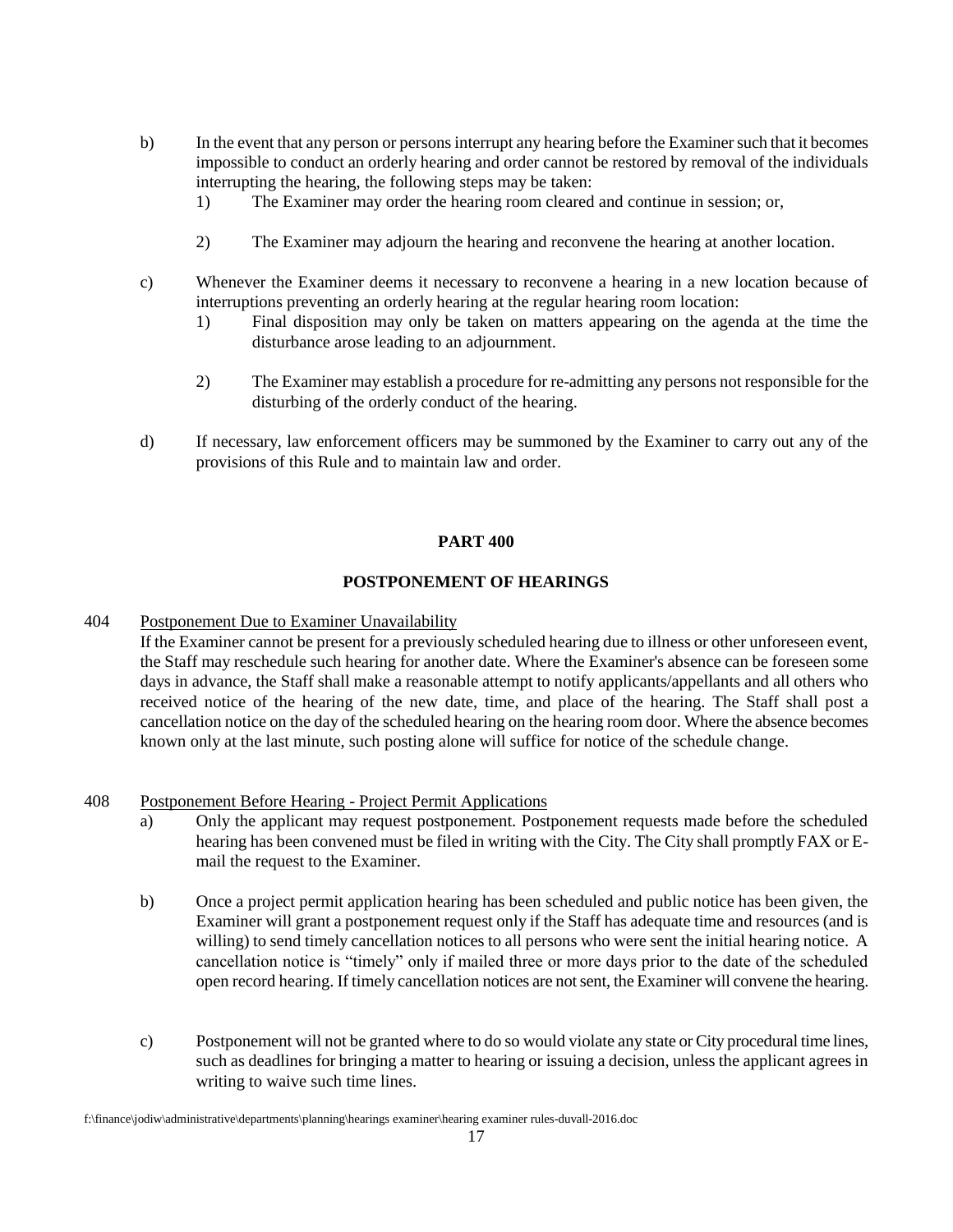## 412 Postponement Before Hearing - Open Record Appeals

- a) Only the appellant and/or respondent may request postponement. Postponement requests made before the scheduled hearing has been convened must be filed in writing with the City. The City shall promptly FAX or E-mail the request to the Examiner.
- b) The Examiner will grant a postponement request in combined project permit application and appellate proceedings filed jointly by the principal parties only if the Staff has adequate time and resources (and is willing) to send timely cancellation notices to all persons who were sent the initial hearing notice. A cancellation notice is "timely" only if mailed three or more days prior to the date of the scheduled open record hearing. A new hearing date and time will be set in consultation with the parties. If timely cancellation notices are not sent, the Examiner will convene the hearing.
- c) The Examiner will grant postponement requests filed jointly by the principal parties in all other appellate proceedings.
- d) The Examiner will not grant *ex parte* postponement requests filed other than jointly except in extraordinary circumstances.
- e) Postponement will not be granted where to do so would violate any state or City procedural time lines, such as deadlines for bringing a matter to hearing or issuing a decision, unless the applicant (or appellant where there is no underlying applicant) agrees in writing to waive such time lines.

#### 416 Continuation or Postponement at Hearing

- a) The Examiner may continue or postpone proceedings for any good cause she/he deems reasonable and appropriate within the time limits imposed by relevant ordinances. If the Examiner determines at a hearing that there is good cause to continue or postpone such proceeding and specifies the date, time, and place on the record, no further notice is required.
- b) Continuation/postponement will not be granted where to do so would violate any state or City procedural time lines, such as deadlines for bringing a matter to hearing or issuing a decision, unless the applicant (or appellant where there is no underlying applicant) agrees in writing or orally on the record to waive such time lines. In all cases subject to a 90-day or 120-day decision time limit, continuances/postponements shall be made to the soonest available date and time of hearing room and Examiner availability and shall in no case extend beyond Day 75 of the 90-day time limit or Day 105 of the 120-day time limit, whichever applies, unless such waiver is granted.
- 420 Extension of Continuation/Postponement Dates
	- a) When an open record hearing has been continued or postponed to a date and time certain, the Examiner may administratively cancel the established hearing date and further continue or postpone the hearing as follows:
		- 1) The request must be made in writing by the applicant/appellant, must be received by the City not less than 30 days prior to the established hearing date, and must state why a further delay is desired.

f:\finance\jodiw\administrative\departments\planning\hearings examiner\hearing examiner rules-duvall-2016.doc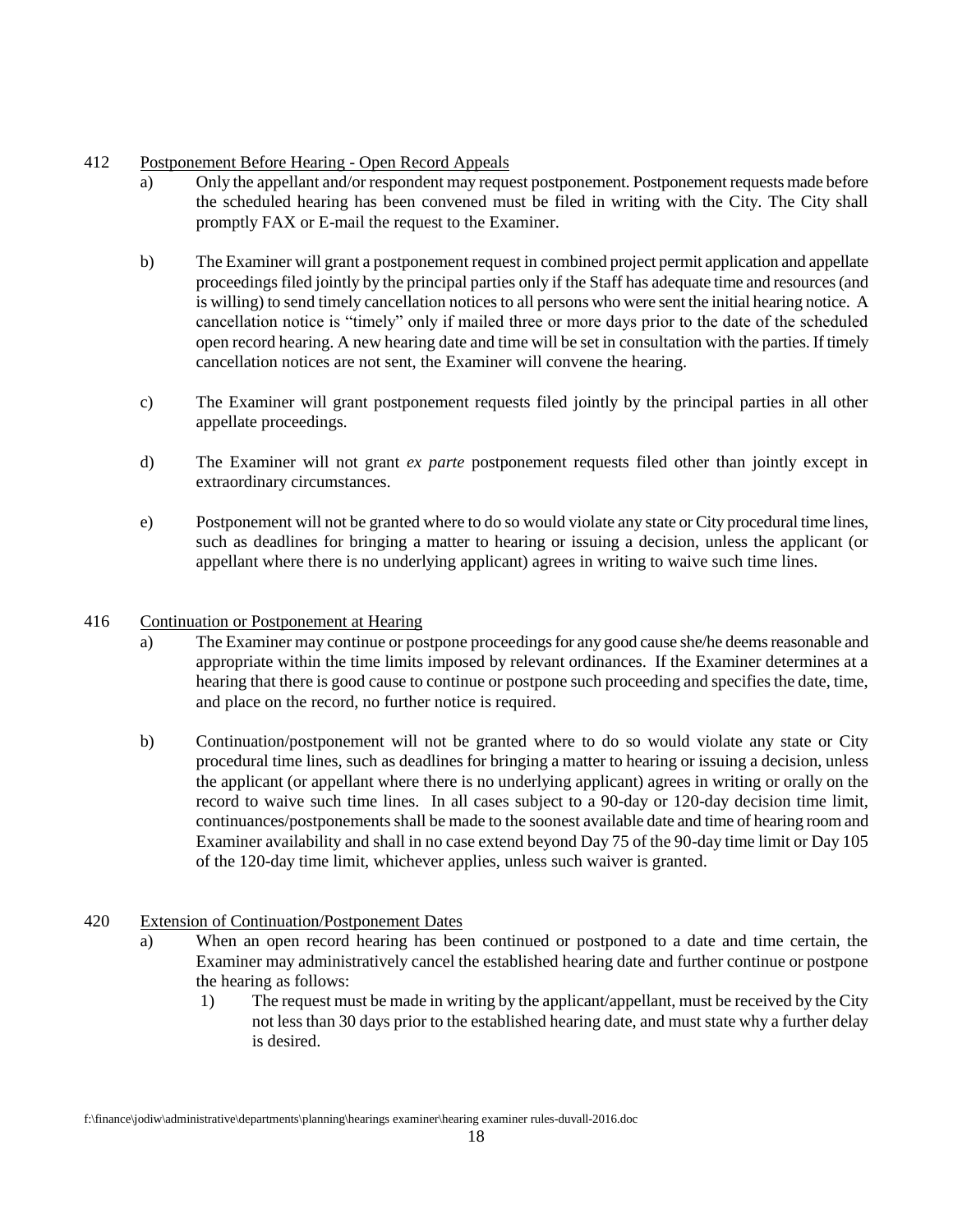- 2) The Staff must assure the Examiner that it has adequate time and resources (and is willing) to send timely cancellation notices to all persons who were sent the initial hearing notice and to all parties of record. A cancellation notice is "timely" only if mailed three or more days prior to the date of the scheduled open record hearing.
- 3) The Examiner will grant or deny the request in writing based upon consideration of the public interest impacts of the request. A copy of the Examiner's action will be sent to the applicant/appellant and to the Staff.
- 4) The Staff shall send cancellation notices to all parties of record. The cancellation notice shall: state the reason therefor; indicate in what fashion, if at all, the hearing will be reconvened; and be approved by the Examiner prior to its publication and distribution.
- b) When an open record hearing has been continued or postponed indefinitely subject to a "Not Later Than" (NLT) date, the Examiner may administratively grant extensions of the NLT date as follows:
	- 1) The request must be made in writing by the applicant/appellant and must state why a further delay is desired.
	- 2) The request must be received by the Examiner: not less than 30 days prior to the NLT date; and prior to the distribution of notice of the date, time and place for the continued/postponed hearing.
	- 3) The Examiner will grant or deny the request in writing based upon consideration of the public interest impacts of the request. A copy of the Examiner's action will be sent to the applicant/appellant and to the Staff.

#### **PART 500**

# **RECONSIDERATION AND CLERICAL CORRECTIONS**

#### 504 Reconsideration

- a) Reconsideration requests shall conform with the requirements of DMC 2.30.240. Untimely filed requests will not be considered. A request for reconsideration filed by the applicant/appellant shall be considered an extension of time mutually agreed for the purposes of timely permit processing.
- b) The City shall E-mail or FAX Requests for reconsideration to the Examiner within one business day of filing
- c) Whenever possible, the Examiner shall not act on a request for reconsideration until the time period for filling such requests has ended and shall consolidate multiple requests for action.
- d) The Examiner's action following reconsideration is not subject to further requests for reconsideration.

#### 508 Clerical Corrections

The Examiner may correct obvious clerical errors in decisions on his/her own initiative or in response to a request from a party of record. Clerical corrections are limited to those clearly identifiable from the public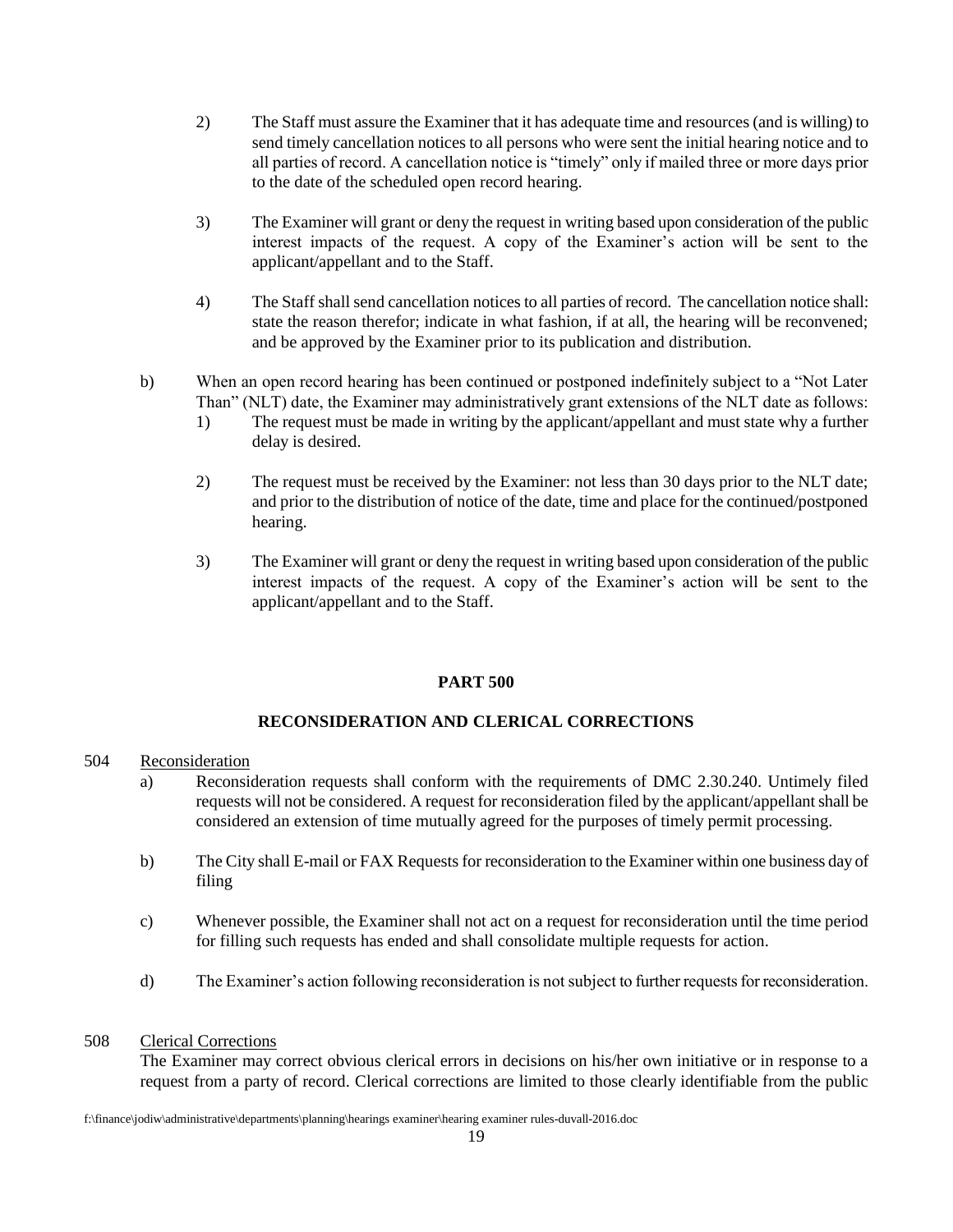record. Issuance of a clerical correction has no effect upon any time limit provided under code or these Rules.

## **PART 600**

# **MISCELLANEOUS PROVISIONS**

#### 604 Summary Orders on Remand

- a) When an Examiner decision has been remanded in whole or in part by an appellate body, and when the remand order either does not require or bars the taking of additional testimony or evidence, and/or when the Examiner believes that the record provides an adequate basis to rule on the remanded  $is  $(s)$ , then the Examiner shall issue a written summary order without further hearing.$
- b) Summary orders shall be sent to all persons who received the original decision.
- c) Summary orders shall have the same legal effect as did the original decision except as to any codeestablished limits on appeal.

#### 608 Case Record - Content

The official case record of a hearing conducted by the Examiner shall consist of:

- a) A written case record including all documentary written materials and other exhibits submitted for consideration by the Examiner and the Examiner's decision(s), together with the register of parties of record and the list of exhibits and witnesses maintained by the clerk.
- b) An analog or digital recording of the open record hearing. Where a qualified court reporter retained by the City reports the hearing, the reporter's transcript of proceedings shall constitute the official transcript of the oral proceedings.

#### 612 Case Record - Disposition

The integrity of all materials which have become a part of the case record shall be maintained. The City is responsible for retention of the official case record as required by law.

#### 616 Recusal of Examiner

- a) When the Examiner deems her/himself disqualified to preside in a particular proceeding, she/he shall withdraw by notice on the record as soon as the need for recusal becomes known/apparent to the Examiner.
- b) Any person may request recusal of the Examiner in a particular case. Such a request shall be raised as soon as the basis for disqualification is known to the person and shall state the grounds for the request with as much specificity as possible.
- c) The Examiner's decision on a recusal request shall be documented in writing and placed in the relevant case file (preferably as a marked exhibit whenever possible) or delivered orally during the open record hearing.

f:\finance\jodiw\administrative\departments\planning\hearings examiner\hearing examiner rules-duvall-2016.doc